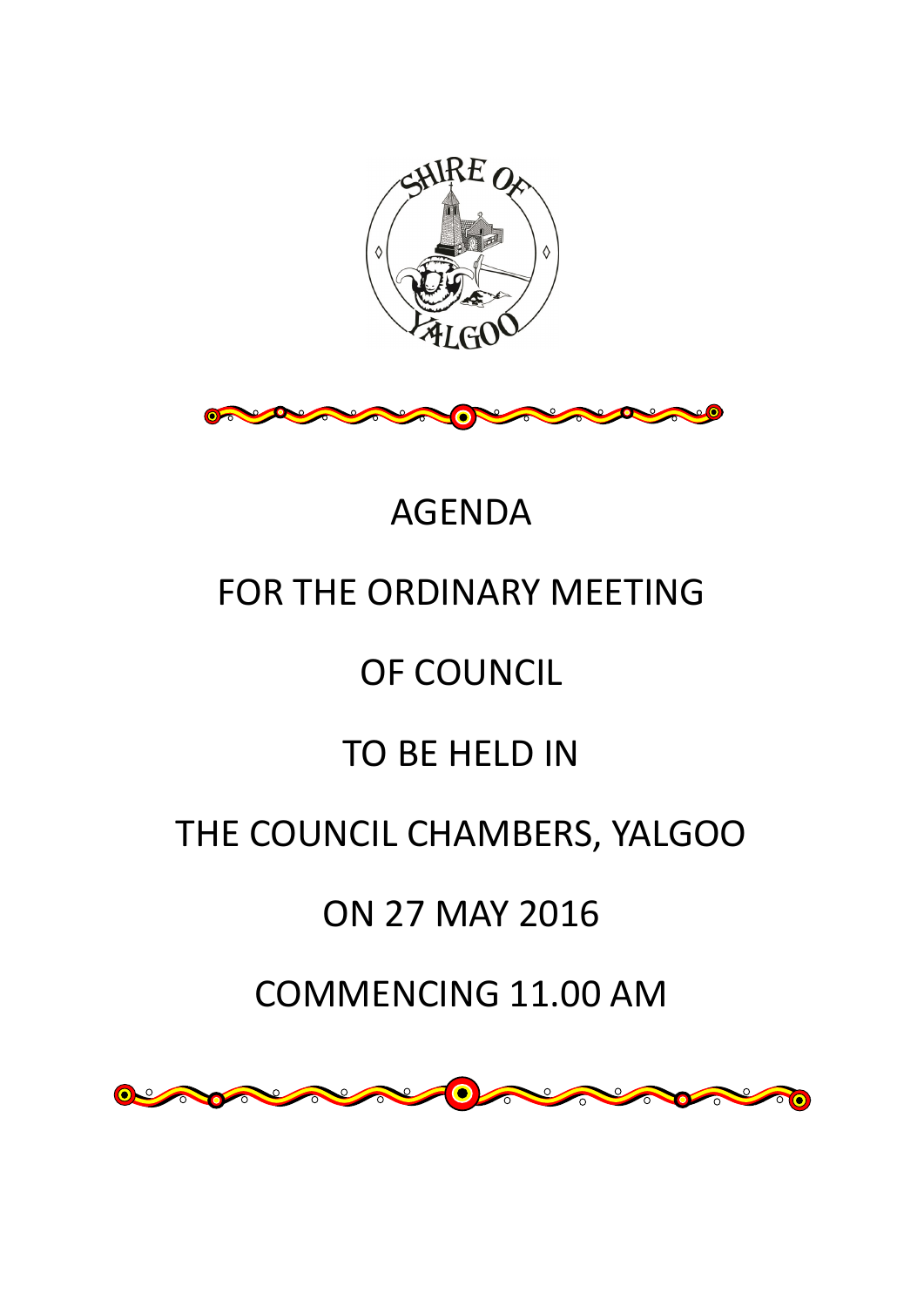## SHIRE OF YALGOO

NOTICE OF ORDINARY COUNCIL MEETING

THE NEXT ORDINARY MEETING OF COUNCIL WILL BE HELD IN THE YALGOO COUNCIL CHAMBERS, YALGOO ON 27 MAY 2016 COMMENCING AT 11.00 AM.

**Silvio Brenzi**

Chief Executive Officer

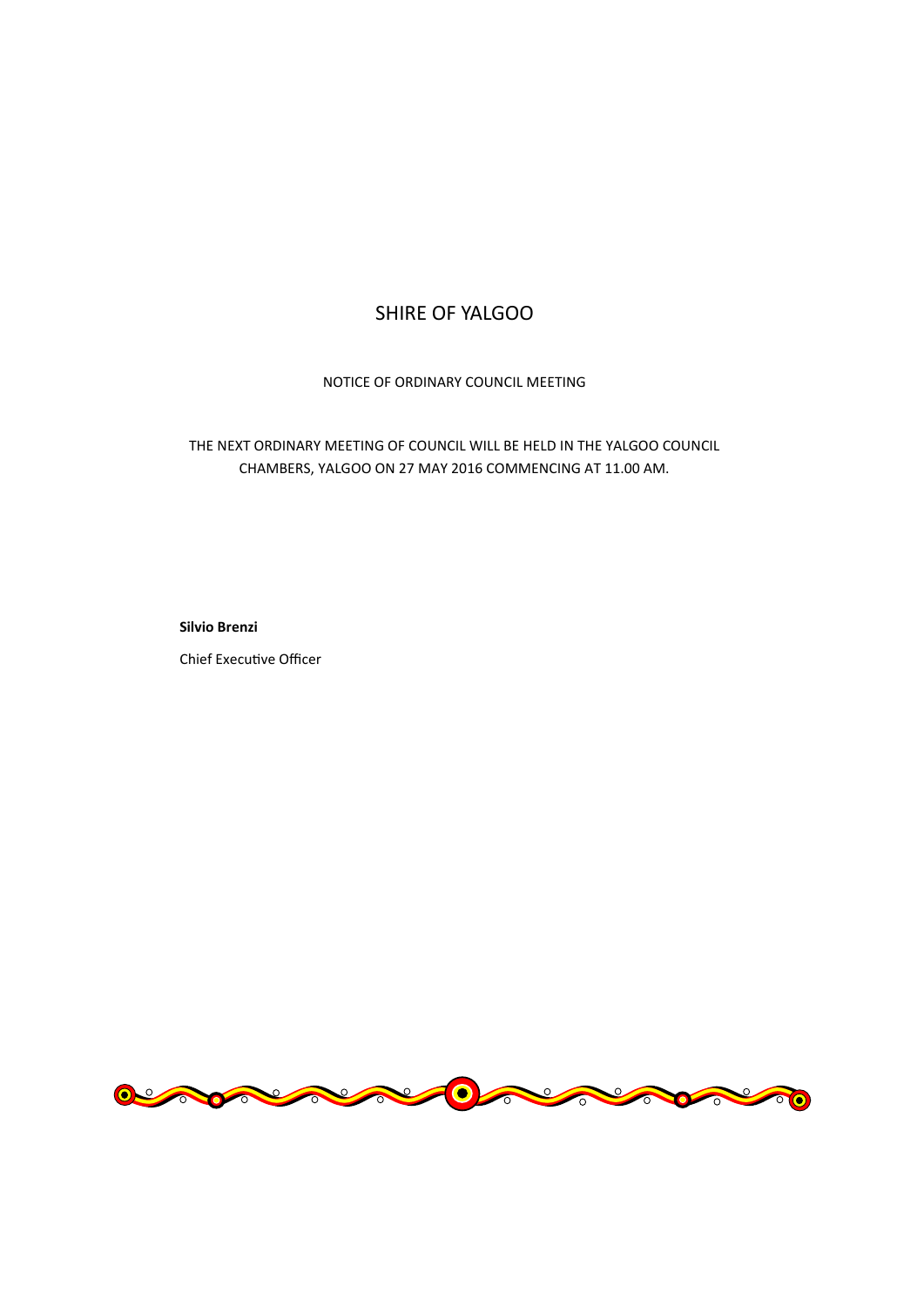# **CONTENTS**

| 1.  |        |                                                                                                                                                                                   |  |  |  |
|-----|--------|-----------------------------------------------------------------------------------------------------------------------------------------------------------------------------------|--|--|--|
| 2.  |        |                                                                                                                                                                                   |  |  |  |
| 3.  |        |                                                                                                                                                                                   |  |  |  |
| 4.  |        |                                                                                                                                                                                   |  |  |  |
|     | 4.1    |                                                                                                                                                                                   |  |  |  |
|     | 4.2    |                                                                                                                                                                                   |  |  |  |
| 5.  |        |                                                                                                                                                                                   |  |  |  |
| 6.  |        |                                                                                                                                                                                   |  |  |  |
| 7.  |        |                                                                                                                                                                                   |  |  |  |
|     | 7.1    |                                                                                                                                                                                   |  |  |  |
|     | 7.2    |                                                                                                                                                                                   |  |  |  |
| 8.  |        |                                                                                                                                                                                   |  |  |  |
|     | 8.1    |                                                                                                                                                                                   |  |  |  |
| 9.  |        |                                                                                                                                                                                   |  |  |  |
| 10. |        | PETITIONS/DEPUTATIONS/PRESENTATIONS/SUBMISSIONS/Other Matters  4                                                                                                                  |  |  |  |
|     | 10.0   |                                                                                                                                                                                   |  |  |  |
|     | 10.1   |                                                                                                                                                                                   |  |  |  |
| 11. |        |                                                                                                                                                                                   |  |  |  |
|     | 11.0   |                                                                                                                                                                                   |  |  |  |
|     | 11.1   |                                                                                                                                                                                   |  |  |  |
|     | 11.2   |                                                                                                                                                                                   |  |  |  |
|     | 11.3   |                                                                                                                                                                                   |  |  |  |
|     | 11.3.1 | Financial Activity Statements and Accounts Paid for the Month of March 2016 5                                                                                                     |  |  |  |
|     | 11.4   |                                                                                                                                                                                   |  |  |  |
|     |        |                                                                                                                                                                                   |  |  |  |
|     |        |                                                                                                                                                                                   |  |  |  |
|     | 11.4.3 | Minister for Local Government Decision on the Proposal to Transfer Part of Paynes Find and<br>Adjacent Pastoral Stations from the Shire of Yalgoo to the Shire of Dalwallinu.  13 |  |  |  |
|     |        |                                                                                                                                                                                   |  |  |  |
|     |        |                                                                                                                                                                                   |  |  |  |
| 12. |        |                                                                                                                                                                                   |  |  |  |
|     | 12.1   |                                                                                                                                                                                   |  |  |  |
|     | 12.2   | NOTICE GIVEN AT THE MEETING FOR CONSIDERATION AT THE NEXT ORDINARY MEETING OF                                                                                                     |  |  |  |
| 13. |        |                                                                                                                                                                                   |  |  |  |
| 14. |        |                                                                                                                                                                                   |  |  |  |
|     | 14.0   | STATUTORY ENVIRONMENT - MEETING CLOSED TO THE PUBLIC 18                                                                                                                           |  |  |  |
|     |        |                                                                                                                                                                                   |  |  |  |
| 15. |        |                                                                                                                                                                                   |  |  |  |
| 16. |        |                                                                                                                                                                                   |  |  |  |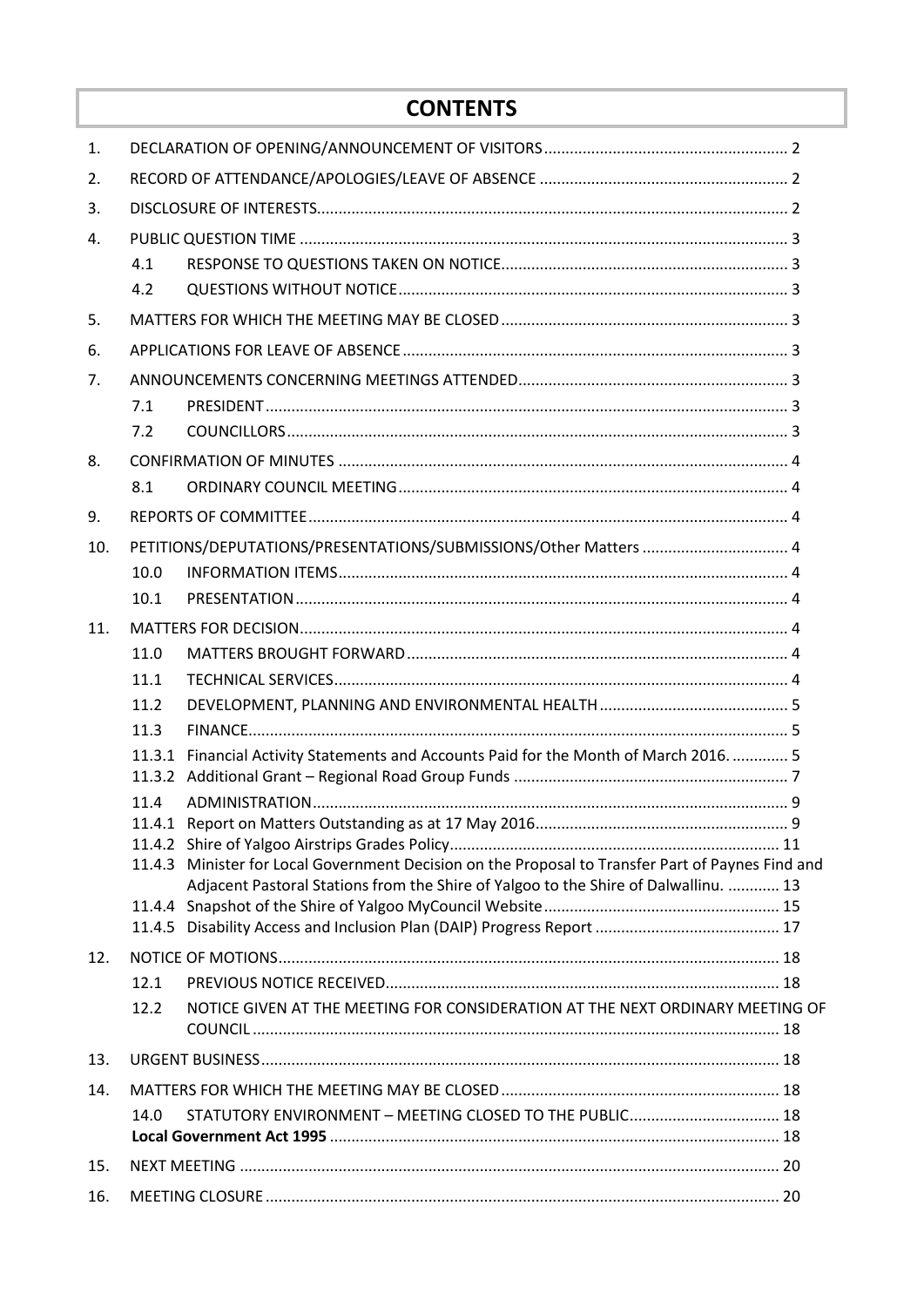

Agenda for the Ordinary Meeting of the Yalgoo Shire Council, to be held in the Council Chambers, 37 Gibbons Street, Yalgoo, on 27 May 2016, commencing at 11.00 am.

#### *PLEASE TURN OFF ALL MOBILE PHONES PRIOR TO THE COMMENCEMENT OF THE MEETING*

## <span id="page-3-0"></span>**1. DECLARATION OF OPENING/ANNOUNCEMENT OF VISITORS**

## <span id="page-3-1"></span>**2. RECORD OF ATTENDANCE/APOLOGIES/LEAVE OF ABSENCE**

MEMBERS STAFF GUESTS OBSERVERS LEAVE OF

Cr Robert Grinham

APOLOGIES

ABSENCE

## <span id="page-3-2"></span>**3. DISCLOSURE OF INTERESTS**

Disclosures of interest made before the Meeting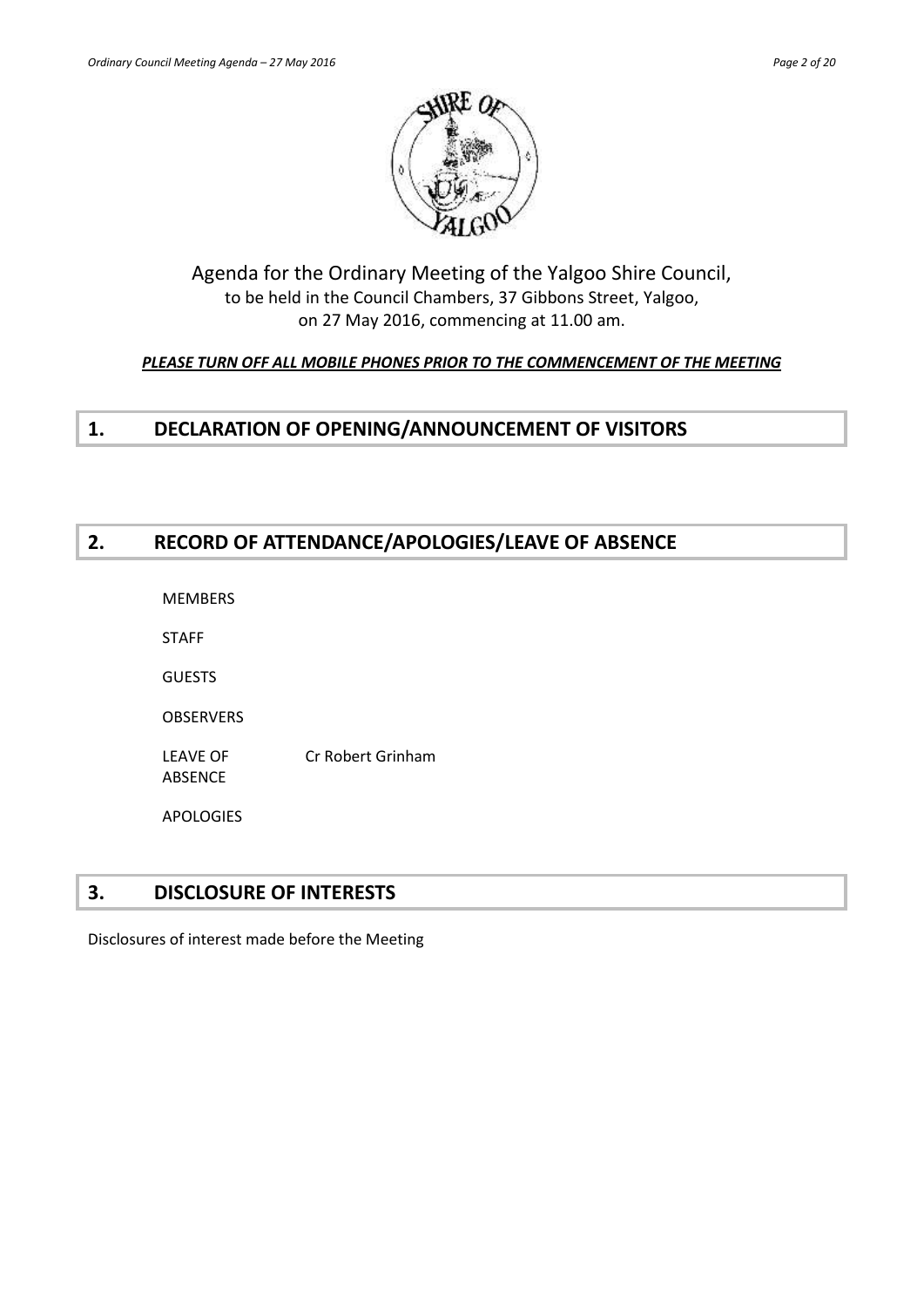## <span id="page-4-0"></span>**4. PUBLIC QUESTION TIME**

## <span id="page-4-1"></span>**4.1 RESPONSE TO QUESTIONS TAKEN ON NOTICE**

<span id="page-4-3"></span><span id="page-4-2"></span>**4.2 QUESTIONS WITHOUT NOTICE**

## **5. MATTERS FOR WHICH THE MEETING MAY BE CLOSED**

## <span id="page-4-4"></span>**6. APPLICATIONS FOR LEAVE OF ABSENCE**

## <span id="page-4-5"></span>**7. ANNOUNCEMENTS CONCERNING MEETINGS ATTENDED**

## <span id="page-4-6"></span>**7.1 PRESIDENT**

| Date | Details | Attended<br>' with whom |
|------|---------|-------------------------|
|      |         |                         |

## <span id="page-4-7"></span>**7.2 COUNCILLORS**

| Date | つetails | councillors |
|------|---------|-------------|
|      |         |             |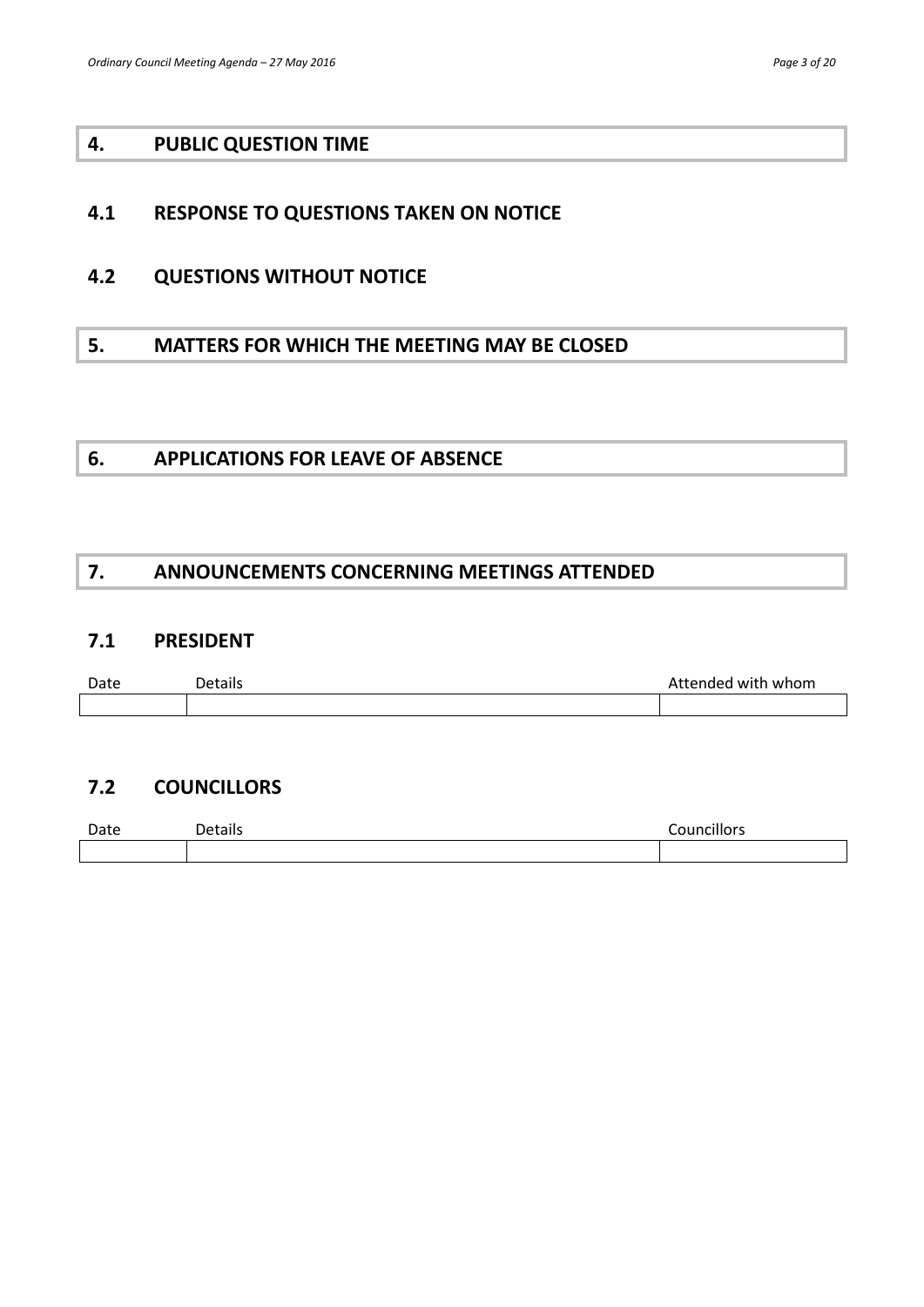### <span id="page-5-0"></span>**8. CONFIRMATION OF MINUTES**

### <span id="page-5-1"></span>**8.1 ORDINARY COUNCIL MEETING**

#### **Background**

Minutes of the Ordinary Meeting of Council have previously been circulated to all Councillors.

#### **Voting Requirements**

Simple majority

**Officer Recommendation Minutes of the Ordinary Meeting That the Minutes of the Ordinary Council Meeting held on 22 April 2016 be confirmed. Moved: Seconded: Motion put and carried/lost** 

## <span id="page-5-2"></span>**9. REPORTS OF COMMITTEE**

<span id="page-5-3"></span>Nil

## **10. PETITIONS/DEPUTATIONS/PRESENTATIONS/SUBMISSIONS/Other Matters**

## <span id="page-5-4"></span>**10.0 INFORMATION ITEMS**

Sharing of operational information on items that are not confidential, do not require a decision and do not meet the definition of matters for which the meeting may be closed under section 5.23 of the Local Government Act (e.g.: matters affecting employee/s or the personal affairs of any person).

## <span id="page-5-5"></span>**10.1 PRESENTATION**

<span id="page-5-6"></span>Representative from Datacom to make a presentation of Ozone Local Government Software.

## **11. MATTERS FOR DECISION**

## <span id="page-5-8"></span><span id="page-5-7"></span>**11.0 MATTERS BROUGHT FORWARD**

- **11.1 TECHNICAL SERVICES**
- Nil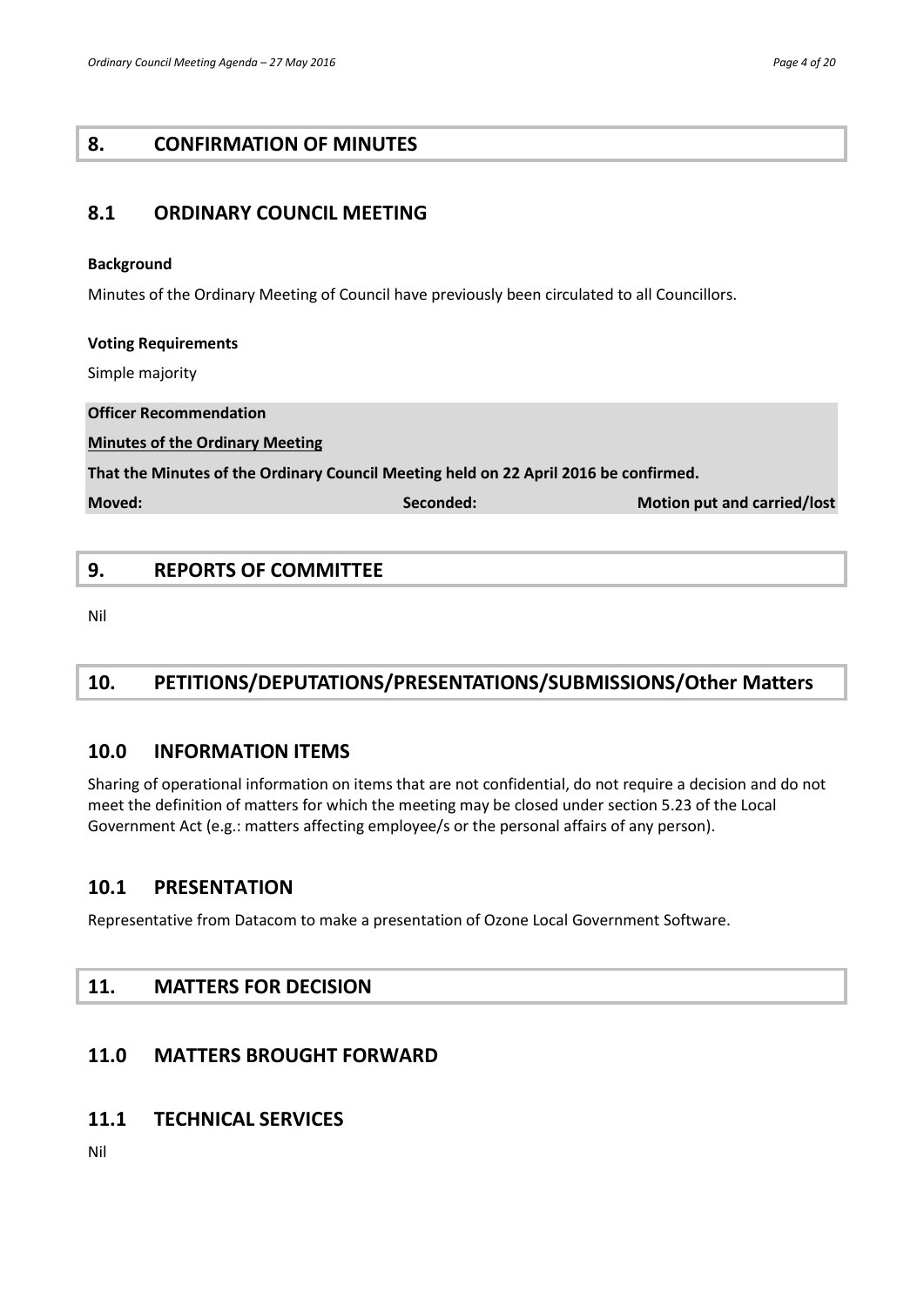## <span id="page-6-0"></span>**11.2 DEVELOPMENT, PLANNING AND ENVIRONMENTAL HEALTH**

<span id="page-6-1"></span>Nil

### **11.3 FINANCE**

#### <span id="page-6-2"></span>**11.3.1 Financial Activity Statements and Accounts Paid for the Month of March 2016.**

| File:              |                                                     |
|--------------------|-----------------------------------------------------|
| Author:            | Dominic Carbone                                     |
| Interest Declared: | No interest to disclose                             |
| Date:              | 18 May 2016                                         |
| Attachments        | Financial Statements for the Month of March 2016    |
| (Red Cover Page)   | TO BE PROVIDED TO MEMBER PRIOR TO OR AT THE MEETING |

#### **Matter for Consideration**

Adoption of the monthly financial statements.

#### **Background**

The Local Government Act and Regulations require local governments to prepare monthly reports containing the information that is prescribed and require the Chief Executive Officer to prepare a list of accounts paid.

#### **Statutory Environment**

#### *Local Government Act 1995*

Section 6.4–Specifies that a local government is to prepare such other financial reports as are prescribed.

#### *Local Government (Financial Management) Regulations 1996*

Reg 13(1)–Requires that where the Chief Executive Officer has delegated power to make payments from the Municipal or Trust funds a list of accounts paid is to be prepared each month.

Regulation 34 states:

- (1) A local government is to prepare each month a statement of financial activity reporting on the sources and applications of funds, as set out in the annual budget under regulation 22(1)(d) for that month in the following detail:
	- (a) annual budget estimates, taking into account any expenditure incurred for an additional

purpose under section 6.8(1)(b) or (c);

- (b) budget estimates to the end of month to which the statement relates;
- (c) actual amounts of expenditure, revenue and income to the end of the month to which the statement relates;
- (d) material variances between the comparable amounts referred to in paragraphs (b) and (c);
- (e) the net current assets at the end of the month to which the statement relates.

Sub regulations 2, 3, 4, 5, and 6 prescribe further details of information to be included in the monthly statement of financial activity.

#### **Strategic Implications**

Provision of timely accounting information to inform Council of the financial status and financial affairs of the local government.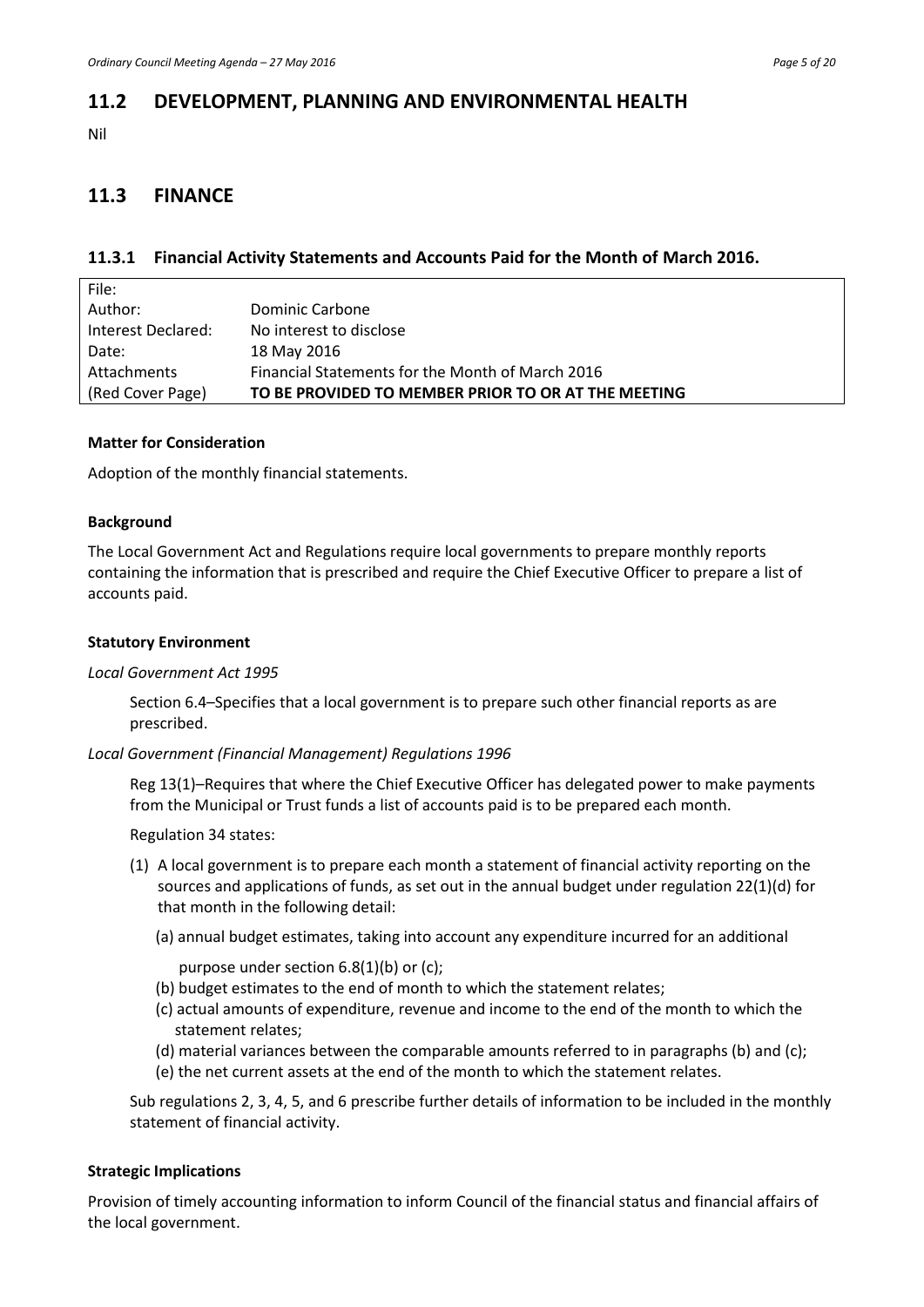Reports showing year to date financial performance allow monitoring of actual expenditure, revenue, and overall results against budget targets.

#### **Policy Implications**

- 2.1 Capitalisation of Assets
- 2.4 Material Variance

#### **Financial Implications**

Payments from Council's Municipal Account as disclosed in the budget or subsequently approved.

#### **Consultation**

Shire Accountants – Moore Stephens

Dominic Carbone – Dominic Carbone and Associates

#### **Comment**

The Shire utilises the services of accountants UHY Haines Norton to prepare the monthly financial statements in the statutory format and provide general accountancy support and advice.

A copy of the Statement of Financial Performance is included in the financial attachments with the investment register and schedule of payments.

The areas where material variances have been experienced (10% or \$10,000 above or below budget) are commented on in the material variance attachment.

#### **Voting Requirements**

Simple Majority

**OFFICER RECOMMENDATION**

**R34 (1) Financial Activity Statements for the Month of March 2016**

**That Council adopts the financial activity statements for the periods ending 31 March 2016, as attached.**

| <b>Motion put and carried/lost</b> |
|------------------------------------|
|                                    |

#### **OFFICER RECOMMENDATION**

**R13 (1) List of Accounts Paid for the Month of March 2016**

**That Council receives the Schedule of Payments for accounts paid in the month of March 2016.**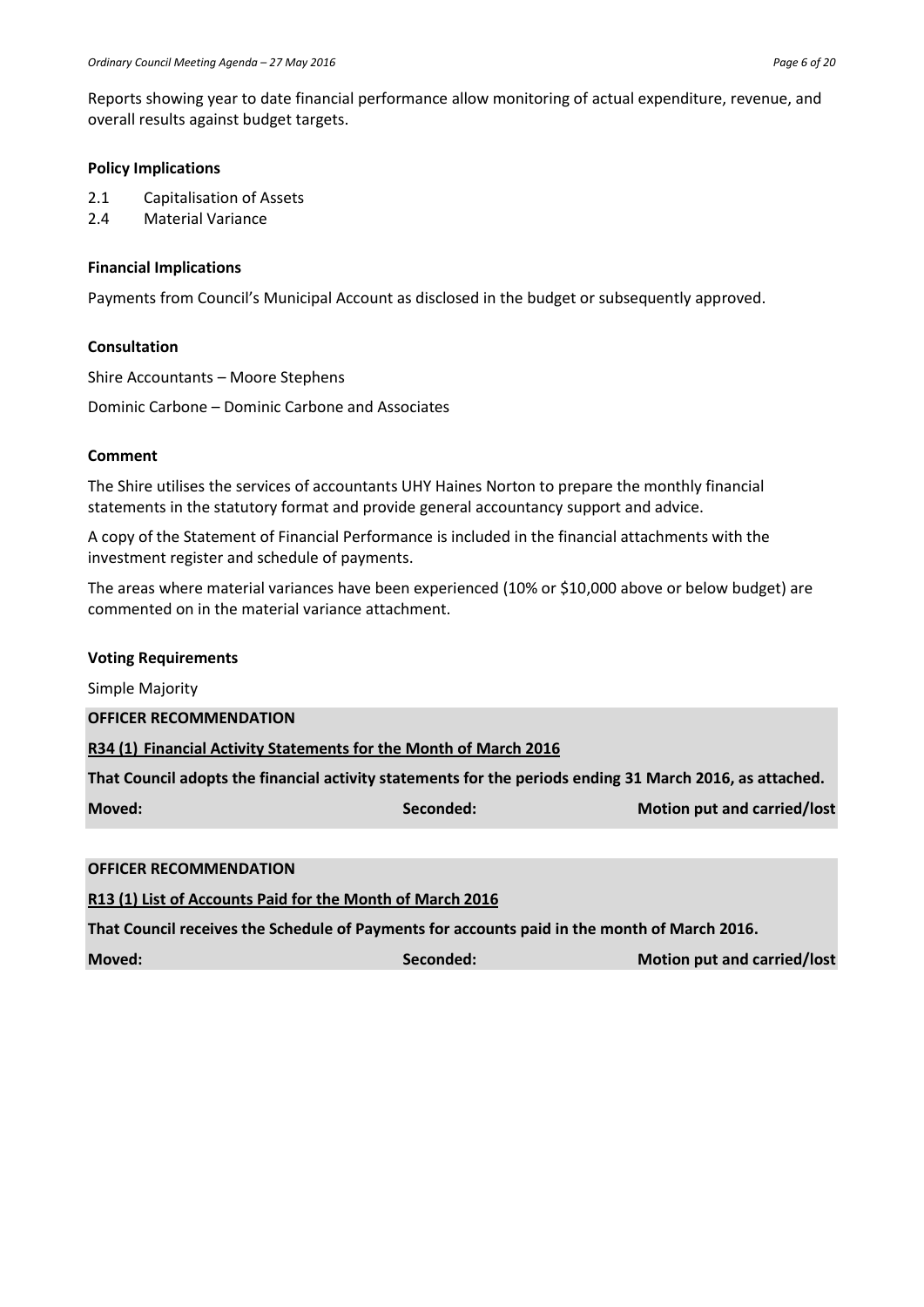#### <span id="page-8-0"></span>**11.3.2 Additional Grant – Regional Road Group Funds**

| File:              |                                                      |
|--------------------|------------------------------------------------------|
| Author:            | Dominic Carbone                                      |
| Interest Declared: | No interest to disclose                              |
| Date:              | 17 May 2016                                          |
| Attachments        | Email - Surplus Regional Road Groups Funds - Outcome |
| (Red Cover)        |                                                      |

#### **Matter for Consideration**

That Council note the additional grant of \$120,000 received from the 2015-16 Regional Road Group allocations for the Yalgoo North Road and make a \$60,000 allocation from the Shire's own resources to part fund the project.

#### **Background**

Nil

#### **Statutory Environment**

#### *Local Government Act 1995*

s.6.8. Expenditure from municipal fund not included in annual budget

- (1) A local government is not to incur expenditure from its municipal fund for an additional purpose except where the expenditure —
	- (a) is incurred in a financial year before the adoption of the annual budget by the local government; or
	- (b) is authorised in advance by resolution\*; or
	- (c) is authorised in advance by the mayor or president in an emergency.
	- *\* Absolute majority required.*
- $(1a)$  In subsection  $(1)$  –

*additional purpose* means a purpose for which no expenditure estimate is included in the local government's annual budget.

- (2) Where expenditure has been incurred by a local government
	- (a) pursuant to subsection (1)(a), it is to be included in the annual budget for that financial year; and
	- (b) pursuant to subsection  $(1)(c)$ , it is to be reported to the next ordinary meeting of the council.

*[Section 6.8 amended by No. 1 of 1998 s. 19.]*

#### **Business Implications**

Additional funds of \$120,000 received from the Regional Road Group requiring a matching by the Shire of \$60,000.

#### **Consultation**

Nil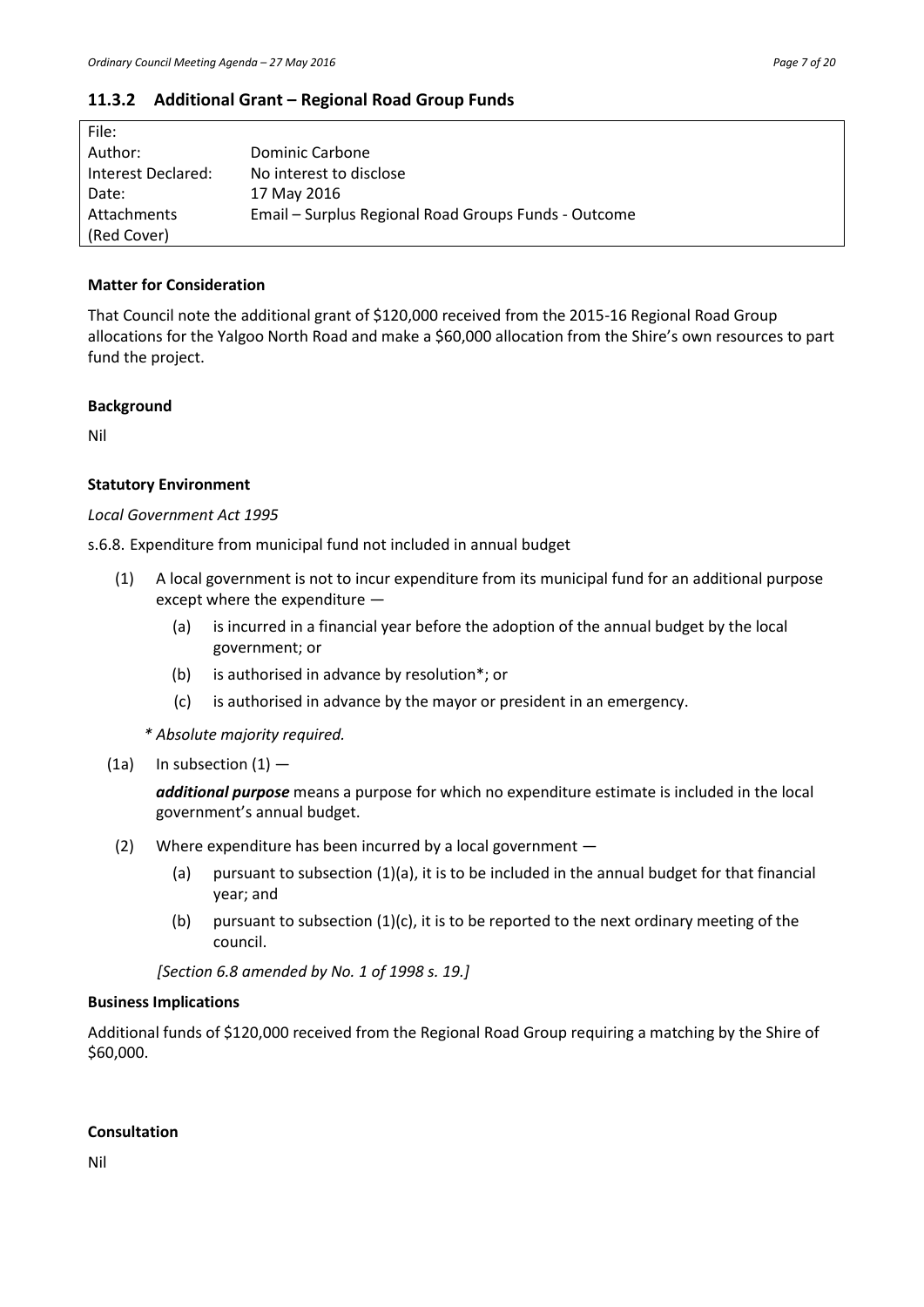#### **Comment**

The Shire was successful in obtaining an additional grant of \$120,000 from the Regional Road Group for the following roadworks:

Yalgoo North Road; widen formation to accept an eight metre wide pavement, SLK to be advised.

The Shire is required to match the funding for the project on a 2:1 basis, \$60,000.

The Council is requested to authorise the expenditure and part fund the project from the anticipated estimated Net Surplus of \$79,098 identified in the Annual Budget Review.

#### **Voting Requirements**

Absolute Majority

#### **OFFICER RECOMMENDATION**

**Additional Grant – Regional Road Group Funds** 

**That Council:**

- **1. Pursuant to Section 6.8 of the Local Government Act 1995 approve the following expenditure:**
	- **Yalgoo – North Road; Widen Formation to Accept an 8M Wide Payment - \$180,000.**
- **2. The 2015-16 Annual Budget be amended as follows:**
	- **Increase Income Account Nº TBA – Grant RRG Yalgoo North Rd \$120,000;**
	- **Increase Income Account Nº TBA – Net Surplus \$60,000; and**
	- **Increase Expenditure Account Nº TBA – Yalgoo North Rd Widen Formation \$180,000.**

**Moved: Seconded: Motion put and carried/lost by Absolute Majority**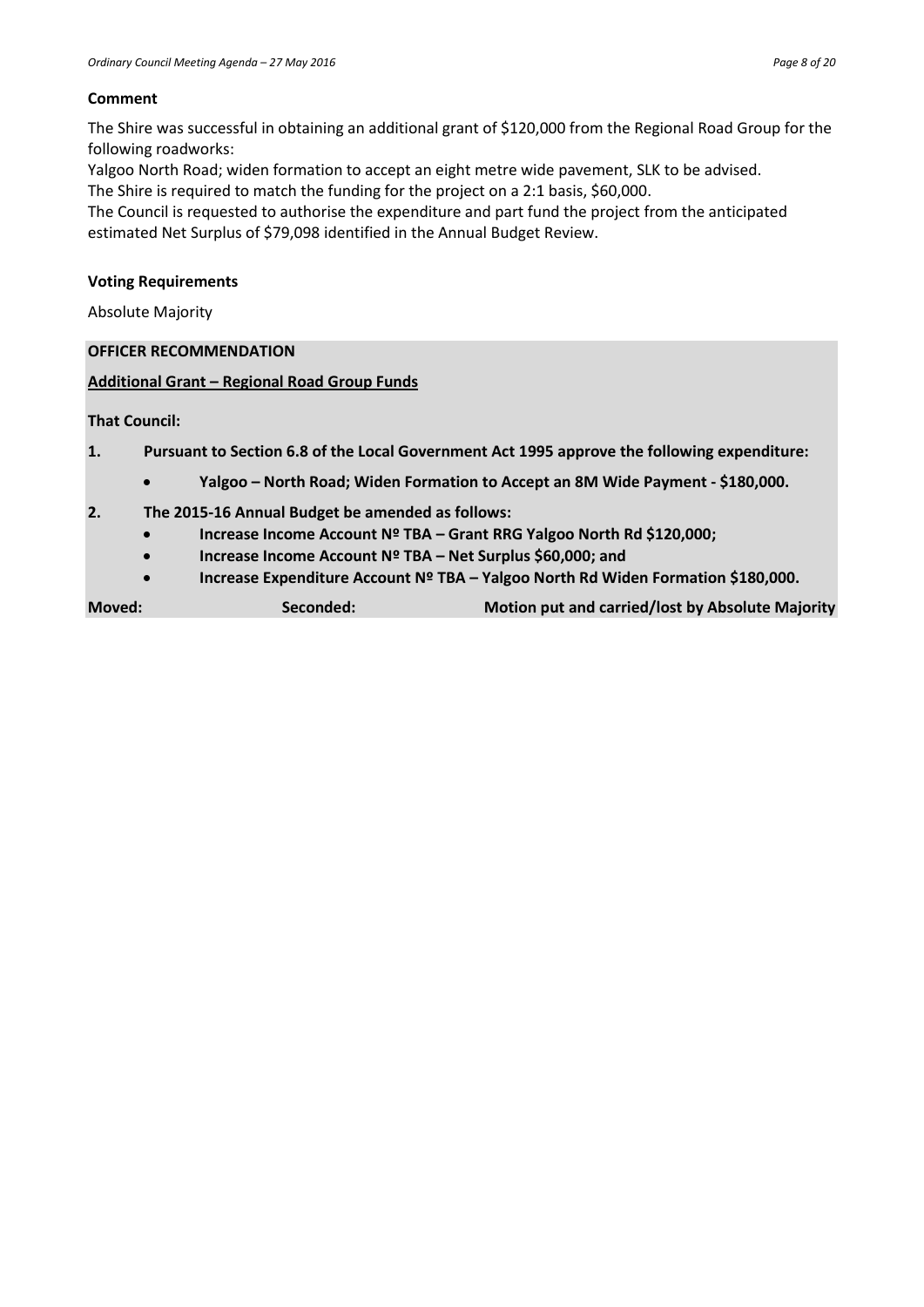## <span id="page-10-1"></span><span id="page-10-0"></span>**11.4 ADMINISTRATION**

#### **11.4.1 Report on Matters Outstanding as at 17 May 2016**

| File:              |                         |
|--------------------|-------------------------|
| Author:            | <b>Dominic Carbone</b>  |
| Interest Declared: | No interest to disclose |
| Date:              | 17 May 2016             |
| Attachments        | Nil                     |
| (Yellow Cover)     |                         |

#### **Matter for Consideration**

That Council note the report on outstanding matters.

#### **Background**

The report is compiled from resolutions of Council relating to reports presented to Council, Notice of Motions, and Urgent Business.

#### **Statutory Environment**

Nil

#### **Business Implications**

Nil

#### **Consultation**

Nil

#### **Comment**

Matters outstanding are detailed below with comments in relation to status.

| <b>Matters Outstanding</b>    |                                                                                                                   |                                                                                                                                                                                                                                                                                                                                                                                                                    |                                                                                                                                                                                                                                                                                      |
|-------------------------------|-------------------------------------------------------------------------------------------------------------------|--------------------------------------------------------------------------------------------------------------------------------------------------------------------------------------------------------------------------------------------------------------------------------------------------------------------------------------------------------------------------------------------------------------------|--------------------------------------------------------------------------------------------------------------------------------------------------------------------------------------------------------------------------------------------------------------------------------------|
| <b>MEETING DATE</b>           | <b>ITEM REFERENCE</b>                                                                                             | <b>RESOLUTION</b>                                                                                                                                                                                                                                                                                                                                                                                                  | <b>CURRENT STATUS</b>                                                                                                                                                                                                                                                                |
| 22 <sup>nd</sup> January 2016 | 2014-2015<br>Budget-<br>Imposition of<br>Rates and<br>Minimum<br>Proposal<br>Requiring<br>Ministerial<br>Approval | That Council:<br>1/. Make application to the State<br>Administrative Tribunal in accordance with<br>Section 6.82 of the Local Government Act<br>1995 to have the following rates quashed:<br>- GRV-Town Vacant Land Minimum \$600<br>- UV-Mining/Mining Tenement 35:75 cents<br>- UV-Exploration and Prospecting 18:99 cents<br>2/. The Department of Local Government and<br>Communities be advised of (1) above. | Correspondence has been<br>forwarded to DLGC in<br>accordance with Part 2 of<br>council resolution. Council<br>solicitors have been<br>instructed to submit an<br>application to SAT in<br>accordance with part 1 of<br>the resolution.<br>Awaiting Solicitor's advice<br>on outcome |
| 22 <sup>nd</sup> January 2016 | Application for<br>funding $-$<br><b>National Stronger</b><br><b>Regions Fund</b>                                 | That the Chief Executive Officer prepares a<br>funding application for the following project -<br>The upgrade and extensions to the Shire of<br>Yalgoo Community Hall.                                                                                                                                                                                                                                             | Appropriate consultants<br>have been engaged to<br>prepare the application for<br>funding by the due date. To<br>be completed in May 2016                                                                                                                                            |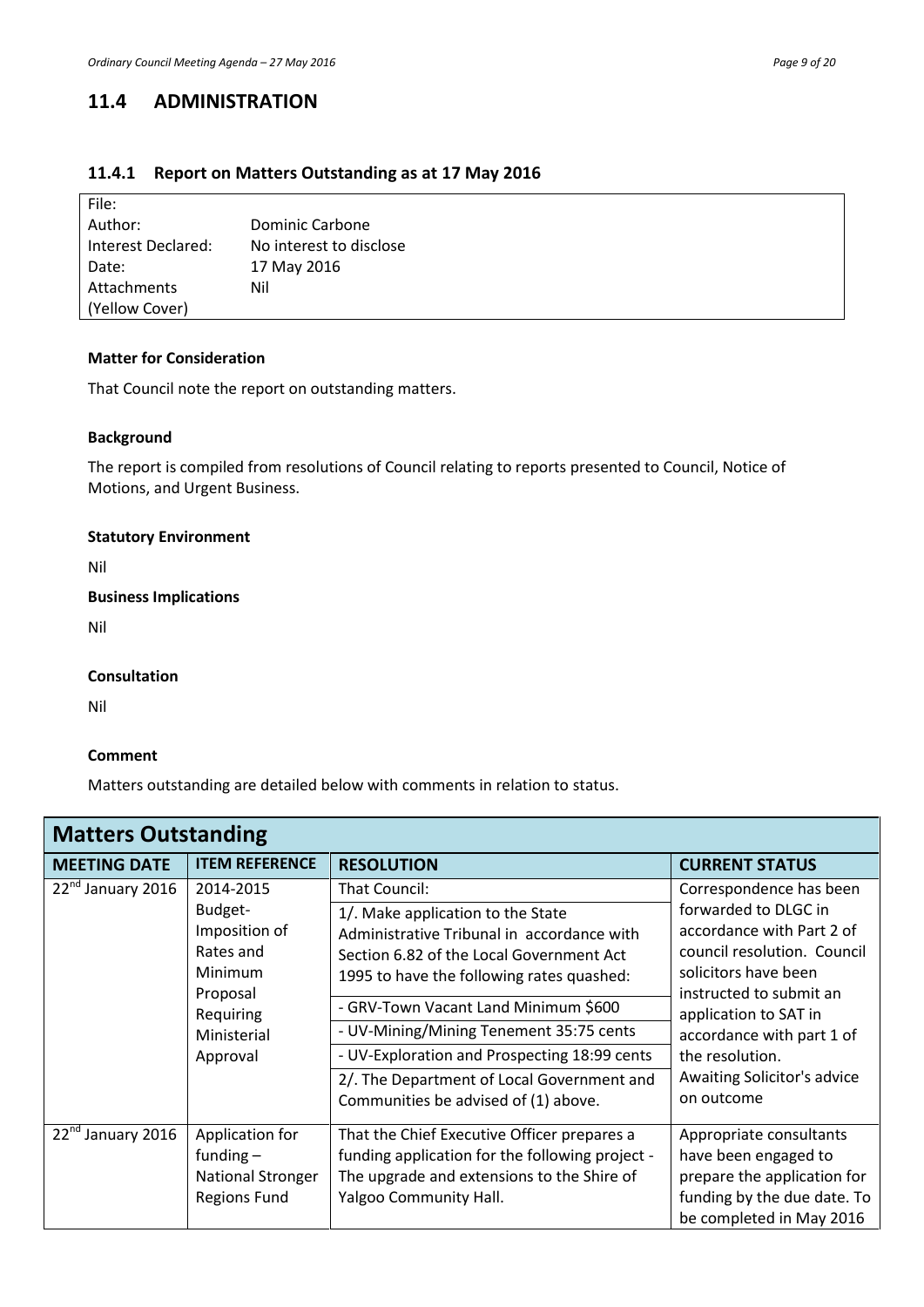| 22 <sup>nd</sup> January 2016 | Application for<br><b>Funding Round</b><br>Five of the Heavy<br><b>Vehicles Safety</b><br>and Productivity<br>Program. | That council engage the services of a suitable<br>external consultant to prepare the application<br>for funding for the new rest areas at Paynes<br>Find for Round Five of the Heavy Vehicle<br>Safety and Productivity Program.   | Appropriate consultants<br>have been engaged to<br>prepare the application for<br>funding by the due date.<br>To be completed in May<br>2016       |
|-------------------------------|------------------------------------------------------------------------------------------------------------------------|------------------------------------------------------------------------------------------------------------------------------------------------------------------------------------------------------------------------------------|----------------------------------------------------------------------------------------------------------------------------------------------------|
| 19-February-2016              | <b>Technical Services</b><br>Report                                                                                    | The CEO organise an appropriate meeting to<br>investigate the use of solar panels in Yalgoo                                                                                                                                        | CEO to confirm                                                                                                                                     |
| 22 April 2016                 | <b>Public Question</b><br>Time: Airstrip<br>Grading of<br>Stations' Airstrips                                          | The addition of Maranalgo Stations' airstrip to<br>the Schedule and amend the Shire's<br>Administrative Policy.                                                                                                                    | The matter is subject of a<br>report in this Agenda Item<br>Nº 11.4.2                                                                              |
| 22 April 2016                 | <b>Public Question</b><br>Time: Grading of<br>the Maranalgo<br>Road.                                                   | That Maranalgo Rd is assessed for grading<br>prior to Maranalgo Station Endurance Ride.                                                                                                                                            | CEO to action the matter.                                                                                                                          |
| 22 April 2016                 | <b>Public Question</b><br>Time: Ninghan<br><b>Station Creek</b><br>Crossing                                            | Funding of partly completed crossing.                                                                                                                                                                                              | CEO to action an<br>assessment of the crossing,<br>prices and quotations to be<br>obtained for inclusion in<br>the 2016-17 Draft Annual<br>Budget. |
| 22 April 2016                 | <b>Public Question</b><br>Time:                                                                                        | That the following matters be investigated:<br>Warne River crossing;<br>٠<br>Goodinow Rd repairs;<br>٠<br>Supply of gravel for back filling around<br>$\bullet$<br>the Community Centre between the<br>building and brick surface. | CEO to action the matter.                                                                                                                          |
| 22 April 2016                 | Disposal of<br><b>Council Property:</b><br>Plant &<br>Equipment                                                        | Provision of funds in the 2016-17 Draft Annual<br>Budget for the replacement of Concrete<br>Agitator Truck and Batching Plant.                                                                                                     | Items to be incorporated in<br>the 2016-17 Draft Annual<br>Budget.                                                                                 |

#### **Voting Requirements**

Simple Majority

#### **OFFICER RECOMMENDATION**

**Report on Matters Outstanding as at 17 May 2016**

**That Council receives Report 11.4.1 Report on Matters Outstanding as at 17 May 2016.**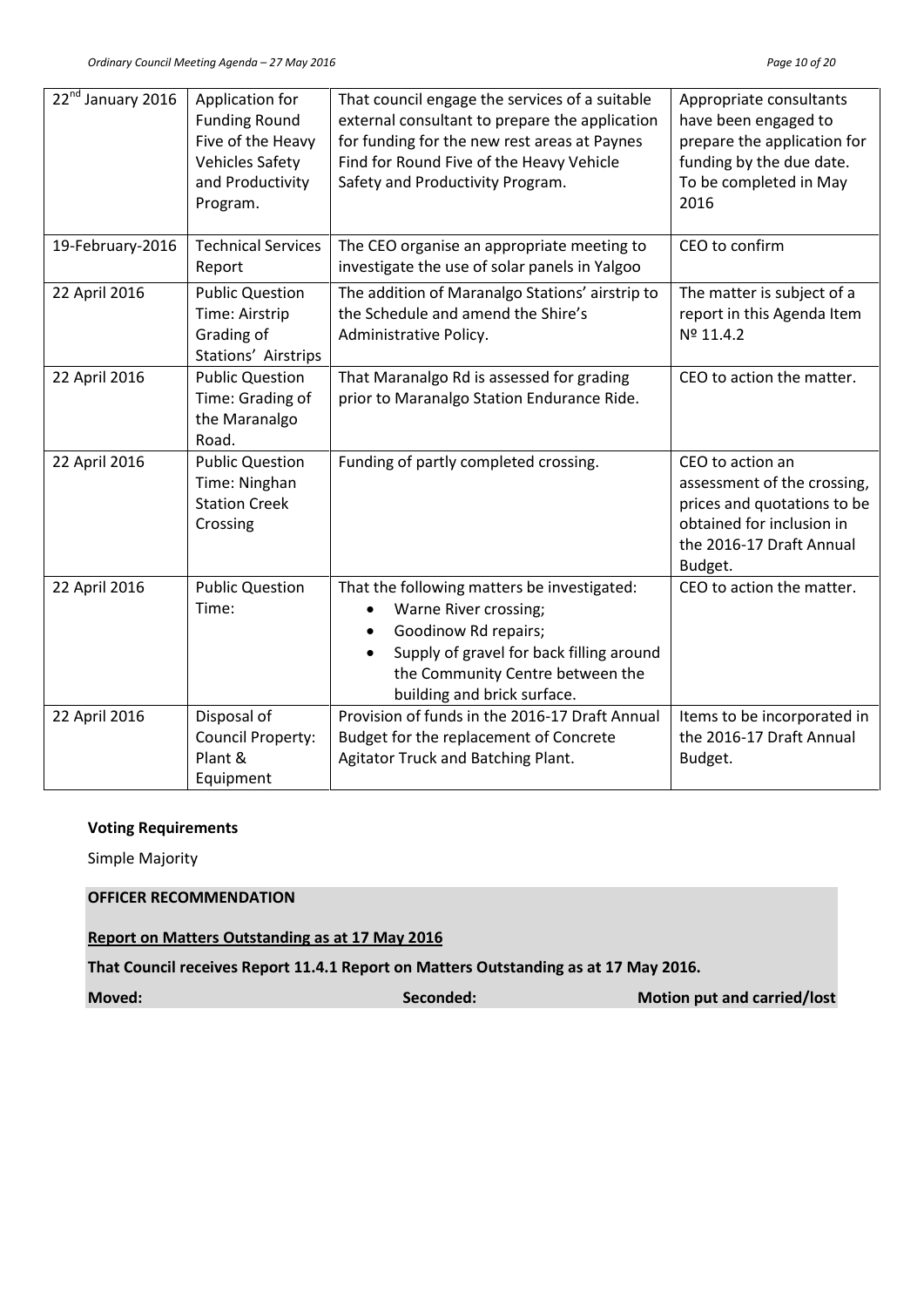#### <span id="page-12-0"></span>**11.4.2 Shire of Yalgoo Airstrips Grades Policy**

| FIIE.              |                         |
|--------------------|-------------------------|
| Author:            | Dominic Carbone         |
| Interest Declared: | No interest to disclose |
| Date:              | 17 May 2016             |
| Attachments        | Nil                     |
| (Yellow Cover)     |                         |

#### **Matter for Consideration**

Council to review Policy Noº 13.2 Airstrip Grades.

#### **Background**

File:

At the Ordinary Council Meeting held on 22 May 2016 the following question was asked:

"In relation to the Yalgoo Policy Manual – 20 February 2014 - 13.2 Airstrip Grades:

Can Maranalgo Station Airstrip be added to this schedule?"

The answer provided at the meeting reads as follows:

"Station airstrips and the roads of Station properties are graded once a year.

An application can be made and sent to the Shire requesting the grading of the Maranalgo Airstrip and road.

A recommendation will be made to amend the Shire of Yalgoo Policy Manual at the next Ordinary Meeting of Council on May 27, 2016".

#### **Statutory Environment**

*Local Government Act 1995*

s.3.1 (1) The general function of the local government is to provide for the good government of persons in its district.

#### **Business Implications**

Additional cost of grading Maranalgo Station airstrip.

#### **Consultation**

Nil

#### **Comment**

The Shire's Airstrip Grading Policy states the following:

#### **13.2 Airstrip Grades**

#### Policy Statement

- 1. All private homestead airstrips within the Shire of Yalgoo receive one free grade annually if the work is carried out at a time when the council graders are working within the area.
- 2. Only one airstrip for each holding, individual station or collective, is eligible for grading.
- 3. The CEO is to compile a list attached to this policy, and amend the details as advised from time to time.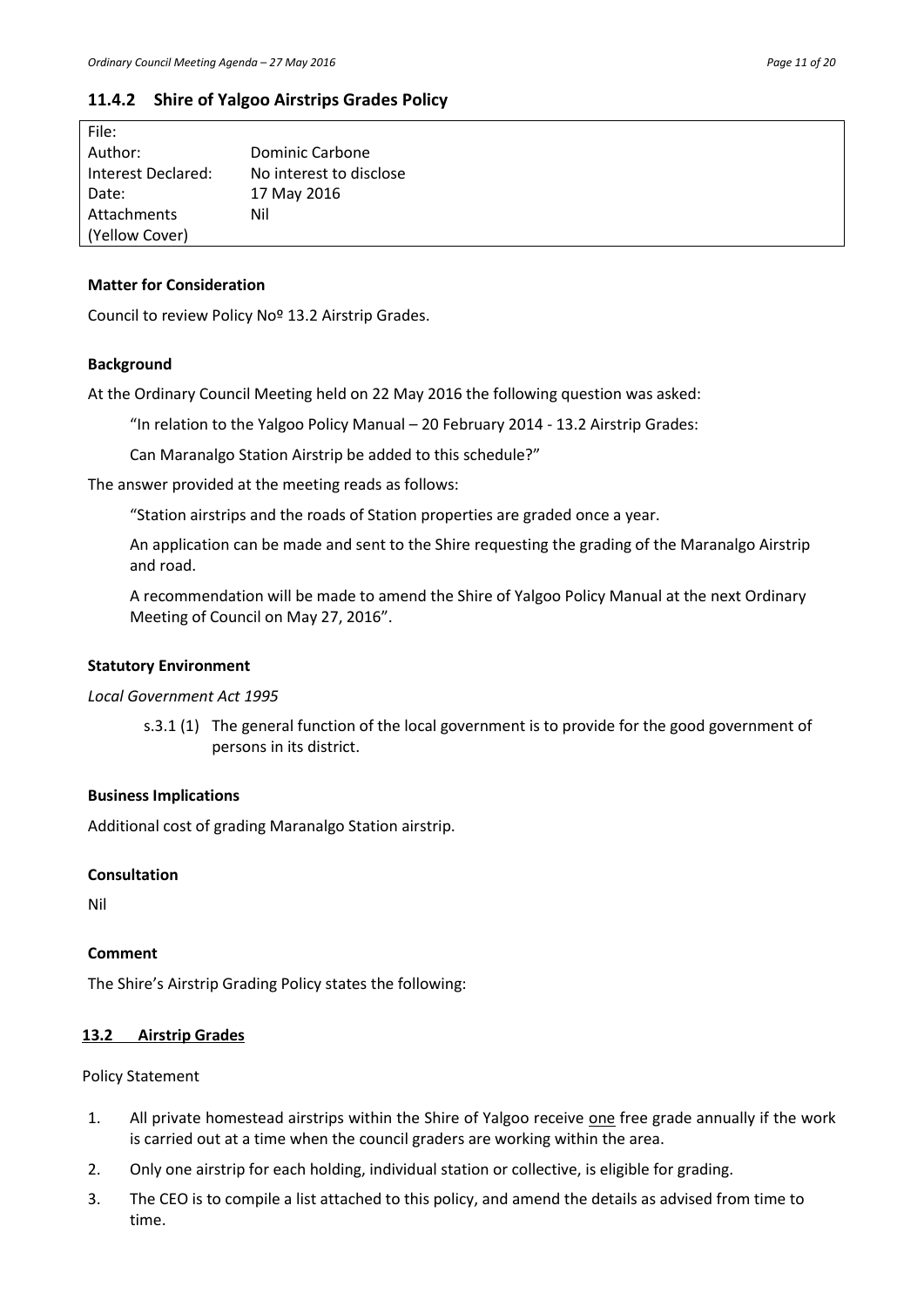#### COMMENT

*20 February 2014: requires review, EMWI/EA sought information from stations in Jan 2014 and did not receive adequate response to updated for the Feb policy review.*

| Station                        | Advised  | Located                                                     | RFDS?                       |
|--------------------------------|----------|-------------------------------------------------------------|-----------------------------|
| Burnerbinmah                   | 04.07.08 | Near homestead                                              | n/s                         |
| Jingemarra                     | 30.06.08 | Near homestead                                              | Possibly                    |
| Warriedar                      | 02.07.08 | Near homestead                                              | n/s                         |
| Carlaminda or<br>Noongal (TBC) | 11.07.08 | Carlaminda - near shearing shed<br>Noongal - near homestead | $No - need to be$<br>longer |
| Thundelarra                    | 22.07.08 | Western side of homestead                                   | n/s                         |
| Gabyon /<br>Pindathuna         | Phone    | Pindathuna                                                  |                             |
| Ninghan                        | 11.09.08 |                                                             |                             |
| Wagga Wagga                    |          | <b>PHONE FIRST</b>                                          |                             |

A register of the airstrips to be graded (as a Listing to this Policy) to be developed.

Council is requested to amend the policy in the following manner:

By deleting part 3 of the policy that states:

"The CEO is to compile a list attached to this policy and amend the details as advised from time to time", the comment section and "register of airstrips to be graded".

Insert a new (3) to read as follows:

"On an annual basis each homestead to advise the Shire in writing as to whether their airstrip requires grading and the CEO shall include the request in the Schedule of Works subject to (1) above and advise each homestead accordingly".

#### **Voting Requirements**

Simple Majority

#### **OFFICER RECOMMENDATION**

#### **Shire of Yalgoo Airstrips Grading Policy**

**That Council:**

**Amend Policy 13.2 Airstrips Grading in the following manner:**

**Delete:**

**1. 3. The CEO is to compile a list attached to this policy, and amend the details as advised** 

**from time to time;**

**2. Comment; and**

**3. Register of the airstrips to be graded.**

**Insert:**

**(3) On an annual basis each homestead to advise the Shire in writing as to whether their airstrip requires grading and the CEO shall include the request in the Schedule of Works subject to (1) above and advise each homestead accordingly.**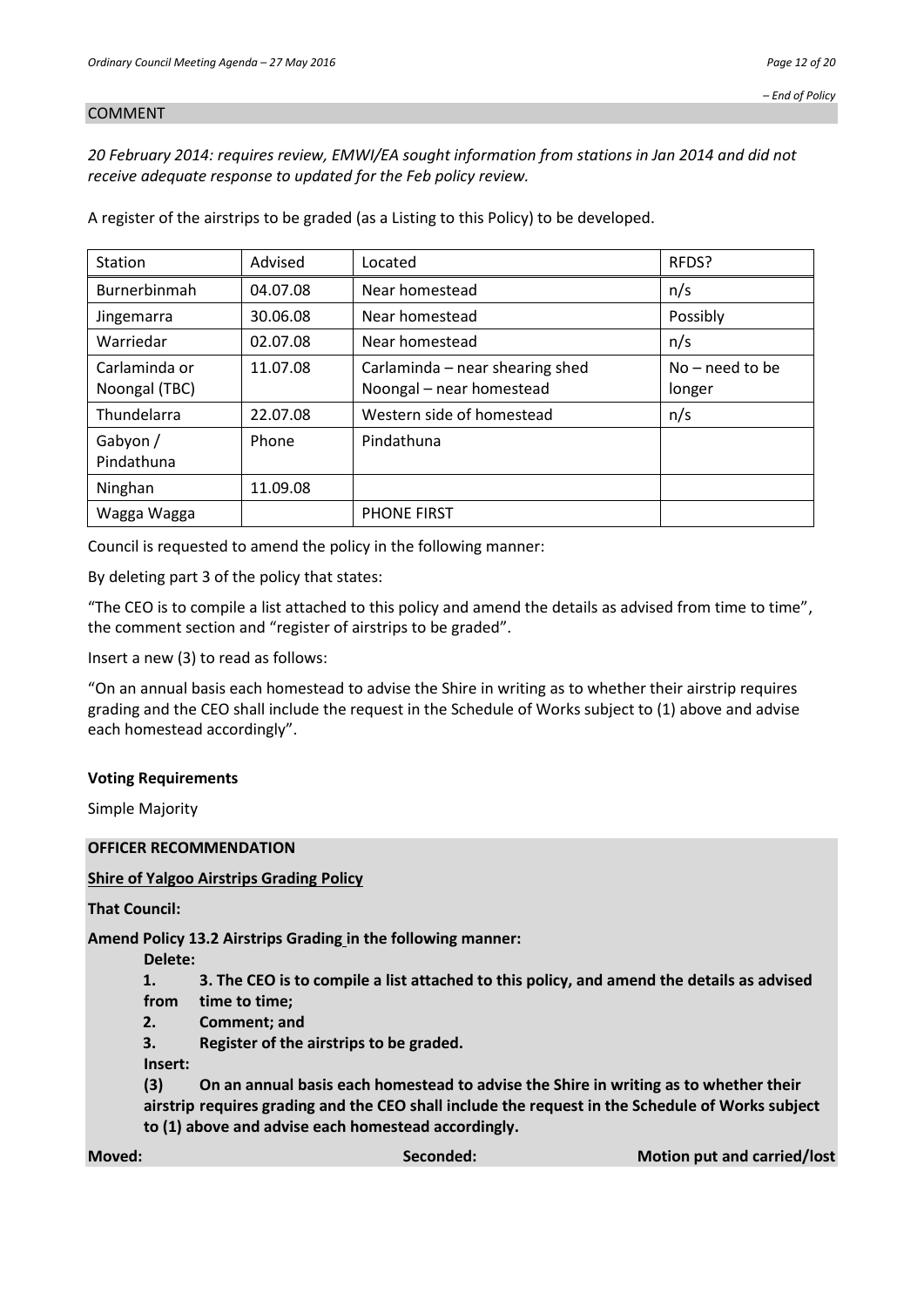## <span id="page-14-0"></span>**11.4.3 Minister for Local Government Decision on the Proposal to Transfer Part of Paynes Find and Adjacent Pastoral Stations from the Shire of Yalgoo to the Shire of Dalwallinu.**

| File:              |                                                   |
|--------------------|---------------------------------------------------|
| Author:            | <b>Dominic Carbone</b>                            |
| Interest Declared: | No interest to disclose                           |
| Date:              | 17 May 2016                                       |
| Attachments        | 1. Letter from the Minister for Local Government. |
| (Yellow Cover)     | 2. Local Government Advisory Board Assessment.    |

#### **Matter for Consideration**

Council notes the decision of the Minister for Local Government and the Local Government Advisory Board recommendation.

#### **Background**

The Shire of Dalwallinu submitted a proposal to the Local Government Advisory Board on 24 September 2015 to amend its district boundary within the Shire of Yalgoo.

The total area of the proposed boundary change amendment is approximately 7,614 square kilometres and comprises the townsite of Paynes Find and the pastoral leases of Maranalgo Mt Gibson, Ninghan, and Pullagaroo (south block).

#### **Statutory Environment**

#### **Local Government Act 1995**

#### **Schedule 2.1 —Provisions about creating, changing the boundaries of, and abolishing districts**

#### [Section 2.1(2)]

- 2. Making a proposal
	- (1) A proposal may be made to the Advisory Board by -

(b) an affected local government; or

#### (2) A proposal is to  $-$

- (a) set out clearly the nature of the proposal, the reasons for making the proposal and the effects of the proposal on local governments; and
- (b) be accompanied by a plan illustrating any proposed changes to the boundaries of a district; and
- (c) comply with any regulations about proposals.

#### **Business Implications**

Nil

#### **Financial Implications**

Potential loss of approximately 50% of the Shire's rate base that could have a devastating impact on the Shire's ability to provide services and facilities to the community of Yalgoo.

#### **Consultation**

Nil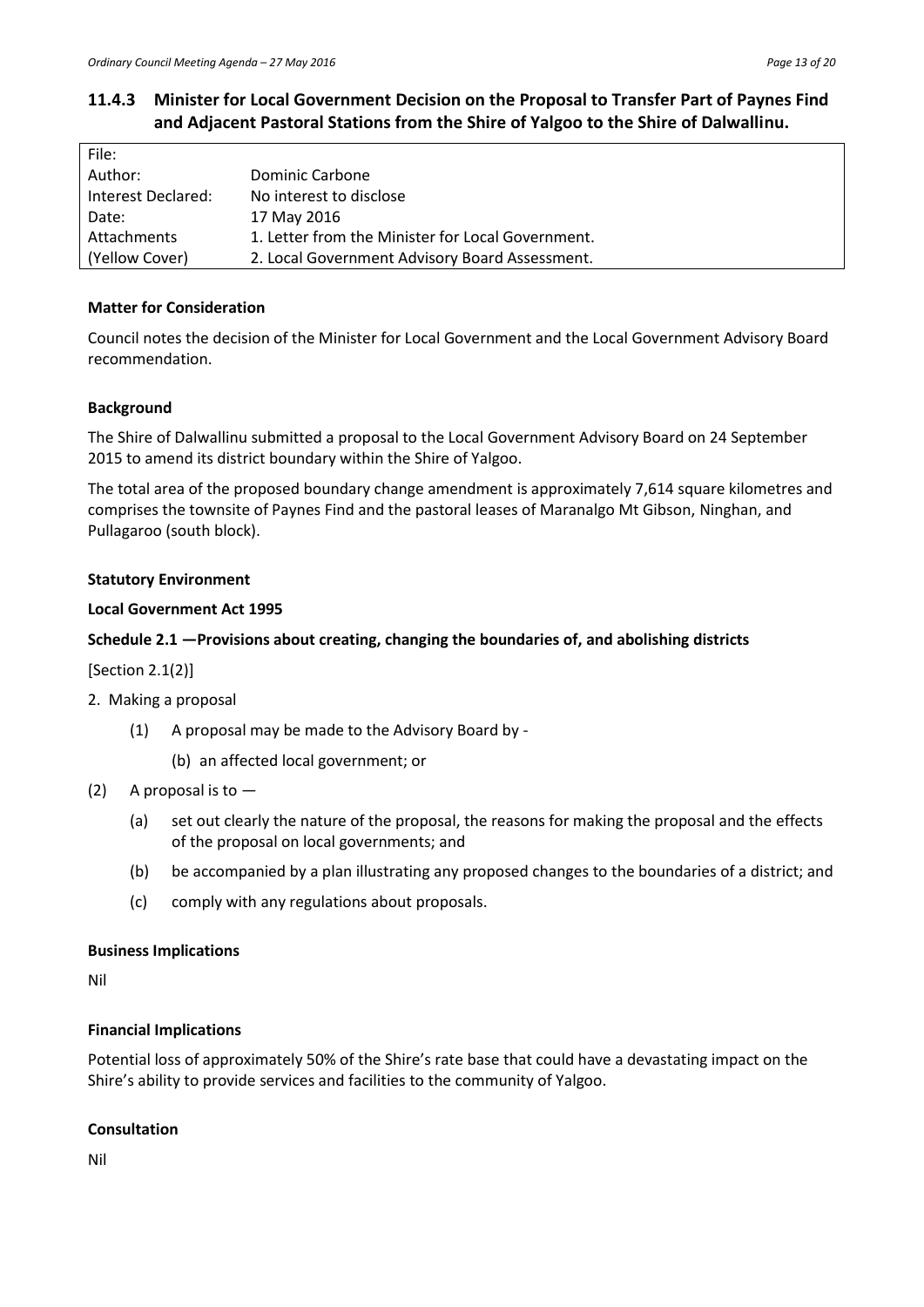#### **Comment**

Letter dated 20 April 2016 received from the Hon. Tony Simpson MLA, Minister for Local Government, Community Services and Volunteering, Youth, stating that he has accepted the recommendation of the Local Government Advisory Board not to transfer part of Paynes Find and adjacent pastoral stations from the Shire of Yalgoo to the Shire of Dalwallinu. He also stated that in principle he has decided not to accept boundary changes that do not have the support of all affected local governments.

The Local Government Advisory Board concluded its assessment of the proposal in April 2016 and made the following recommendation:

"That in accordance with Clause 6(1)(a) of Schedule 2.1 of the Local Government Act 1995, the Minister for Local Government rejects the proposal submitted by the Shire of Dalwallinu to amend the Shire's district boundary to transfer that part of Paynes Find and adjacent pastoral stations currently located in the Shire of Yalgoo to the Shire of Dalwallinu."

The Minister in his letter has shown great wisdom by stating in principle that he does not accept boundary changes that do not have the support of all affected local governments. Perhaps if the Shire of Dalwallinu applied the same principle a lot of time and money could have been saved or put to better use.

#### **Voting Requirements**

Simple Majority

#### **OFFICER RECOMMENDATION**

**Minister for Local Government Decision on the Proposal to Transfer Part of Paynes Find and Adjacent Pastoral Stations from the Shire of Yalgoo to the Shire of Dalwallinu.**

**That Council:**

- **1. Receive Report Nº 11.4.3 Minister for Local Government Decision on the Proposal to Transfer Part of Paynes Find and Adjacent Pastoral Stations from the Shire of Yalgoo to the Shire of Dalwallinu.**
- **2. Thank all concerned for the letters of support and submissions in relation to the proposal.**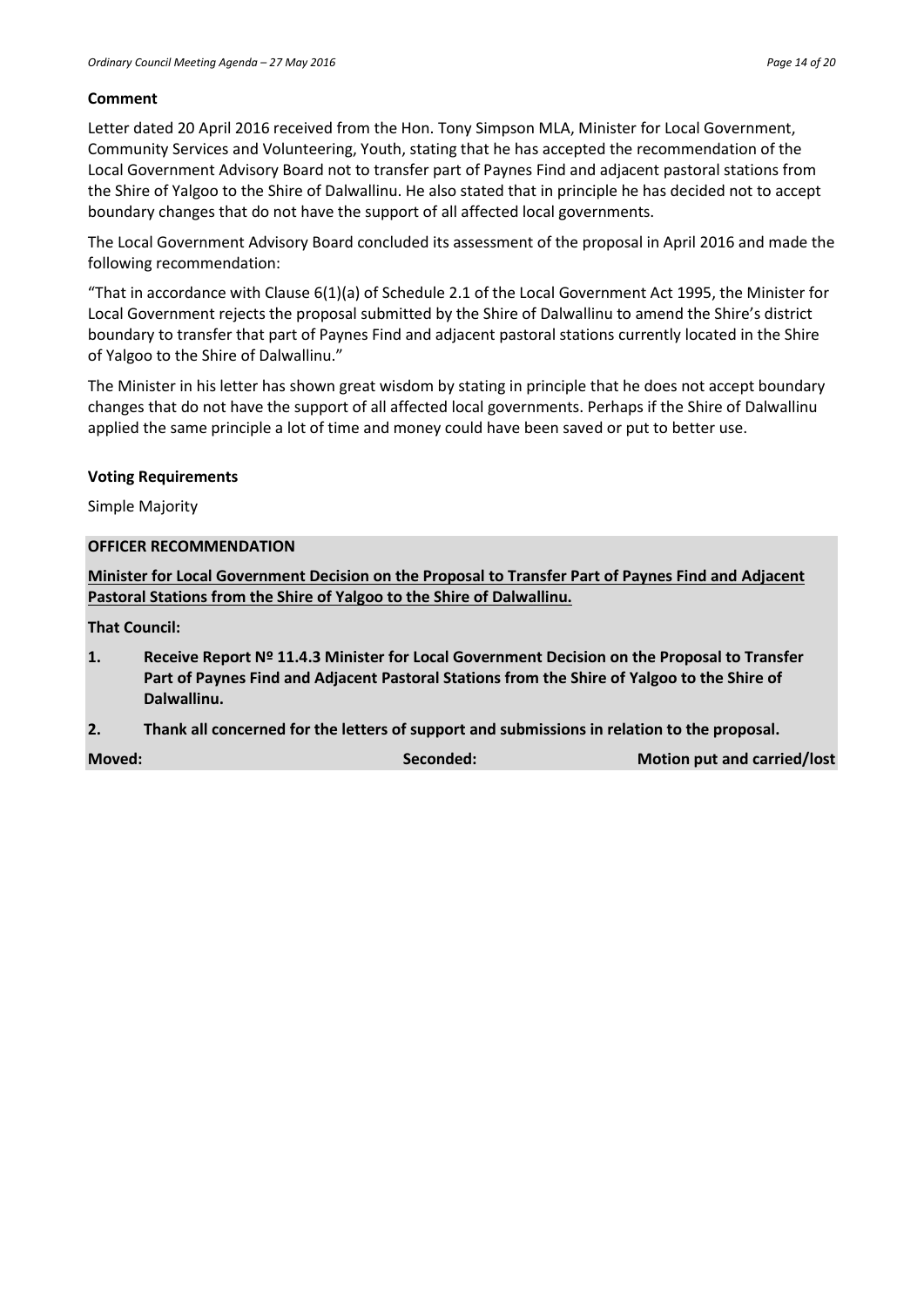#### <span id="page-16-0"></span>**11.4.4 Snapshot of the Shire of Yalgoo MyCouncil Website**

| File:              |                                                        |  |
|--------------------|--------------------------------------------------------|--|
| Author:            | Dominic Carbone                                        |  |
| Interest Declared: | No interest to disclose                                |  |
| Date:              | 18 May 2016                                            |  |
| <b>Attachments</b> | <b>Financial Health Indicator Score</b>                |  |
| (Yellow Cover)     | <b>Operating Revenue</b><br>$\bullet$                  |  |
|                    | Operating Expenditure by Program<br>$\bullet$          |  |
|                    | Rate Growth<br>$\bullet$                               |  |
|                    | Circular $N°$ 09-2016<br>$\bullet$                     |  |
|                    | Web Based FHC - Functional Specifications<br>$\bullet$ |  |

#### **Matter for Consideration**

That Council receive the report.

#### **Background**

The Minister for Local Government on 29 April 2016 launched the MyCouncil website. The website provides a snapshot of all Western Australia's local governments and allows members of the public to make comparisons of data over time and between Councils. MyCouncil presents data taken directly from Local Government Annual Financial Statements and their submissions to the Local Government Grants Commission Annual Return. MyCouncil data will be updated annually in the first quarter of the Calendar year.

#### **Statutory Environment**

*Local Government Act 1995*

s.3.1 (1) The general function of the local government is to provide for the good government of persons in its district.

#### **Business Implications**

Nil

#### **Consultation**

Nil

#### **Comment**

MyCouncil is an initiative of the Western Australian Government to strengthen local government accountability and performance. The website provides a geographic, demographic, and financial snapshot of each local government.

MyCouncil Financial Health Indicator measures a local government overall financial health utilising FHI methodology developed by the Western Australian Treasury Corporation.

The Financial Health Indicator (FHI) is calculated from seven financial ratios that local governments are required to report annually. The approach awards a score out of 10 for each financial ratio. The weighted average of the ratios is used to calculate the overall result. An FHI of 70 and above indicates sound financial health. In 2014-15 the Shire of Yalgoo achieved an FHI of 79 compared to 2013-14 FHI of 37 and in 2012-13 an FHI of 86.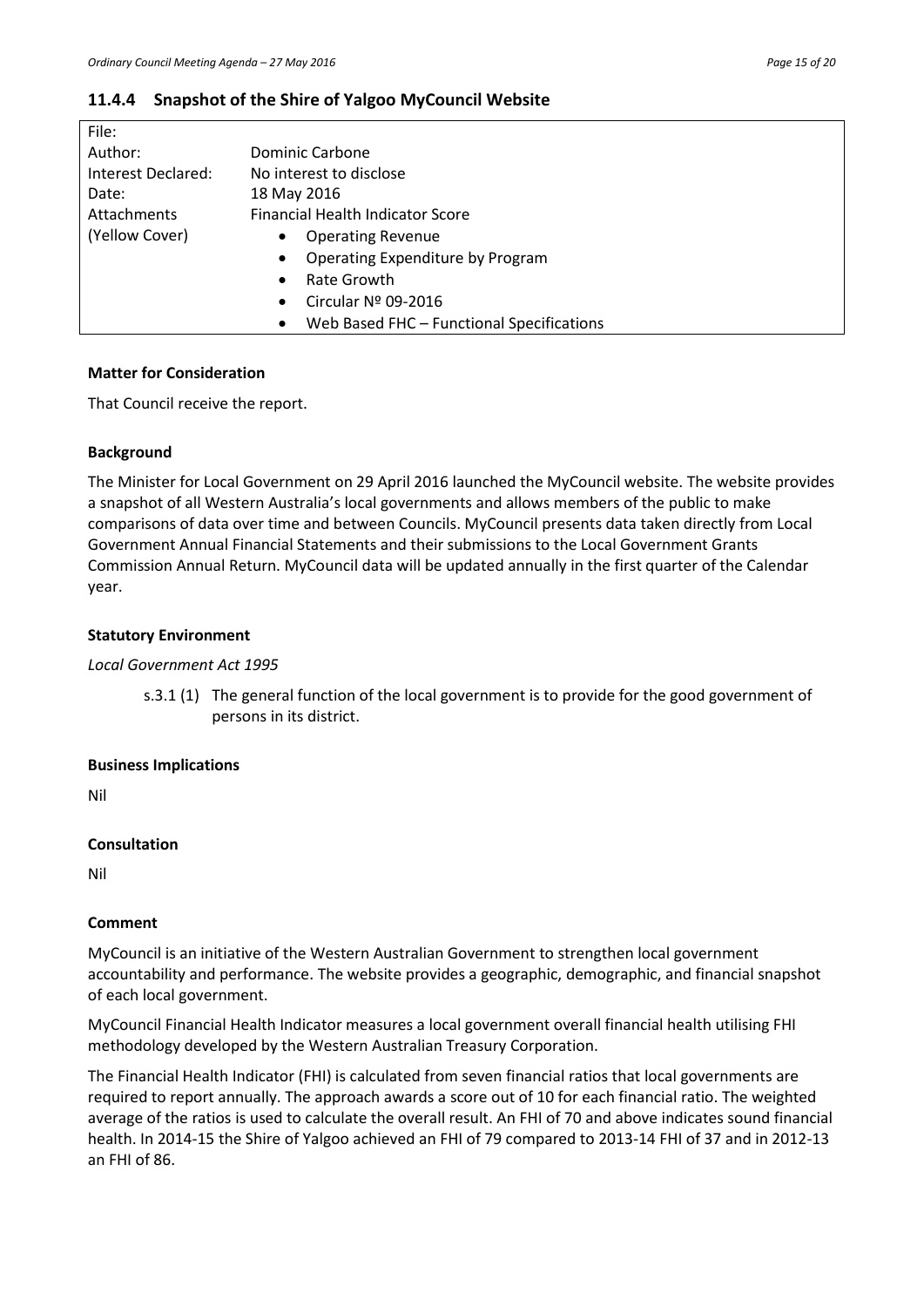#### **Voting Requirements**

Simple Majority

### **OFFICER RECOMMENDATION**

## **Snapshot of the Shire of Yalgoo MyCouncil Website**

**That Report Nº 11.4.4 Snapshot of the Shire of Yalgoo MyCouncil Website be received.**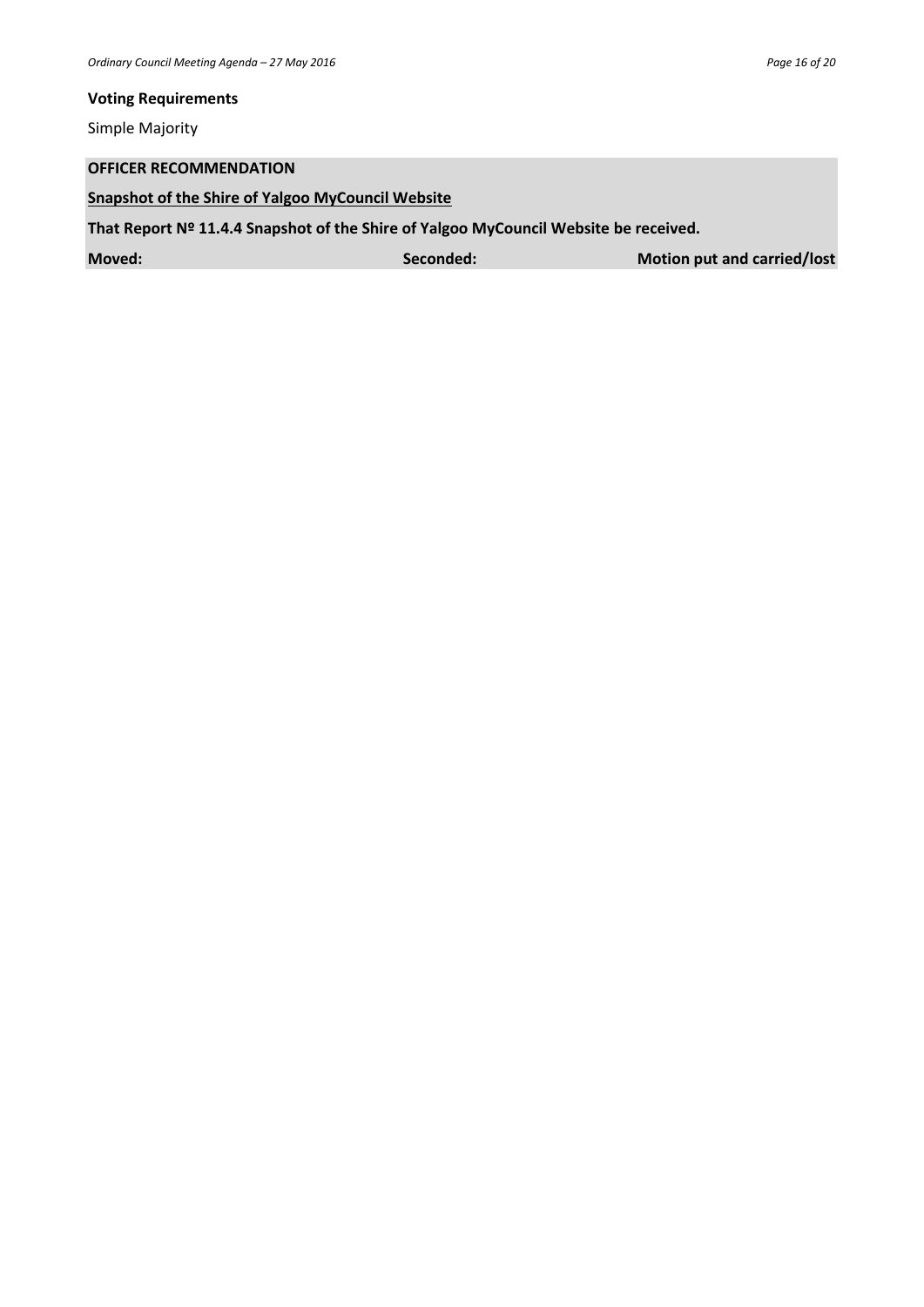#### <span id="page-18-0"></span>**11.4.5 Disability Access and Inclusion Plan (DAIP) Progress Report**

| File:              |                         |
|--------------------|-------------------------|
| Author:            | Dominic Carbone         |
| Interest Declared: | No interest to disclose |
| Date:              | 19 May 2016             |
| Attachments        | Progress Report DAIP    |
| (Yellow Cover)     |                         |

#### **Matter for Consideration**

Council adopt the Annual Disability Access and Inclusion Plan (DAIP) Progress Report.

#### **Background**

Council pursuant to the Disability Services Act 1993 as amended is required to report each year on the progress, in implementing the DAIP.

#### **Statutory Environment**

*Local Government Act 1995*

Disability Services Act 1993 as amended.

#### **Consultation**

Shire's Environmental Health Officer / Building Surveyor, Bill Atyeo.

#### **Comment**

Attached is the DAIP Progress Report duly completed by Council's Environmental Health Officer / Building Surveyor.

Council is requested to review the progress report before it is submitted to the Access and Inclusion Team Disability Commission.

#### **Voting Requirements**

Simple Majority

**OFFICER RECOMMENDATION**

**Disability Access and Inclusion Plan (DAIP) Progress Report**

**That Council:**

**1. Adopts the Disability Access and Inclusion Plan (DAIP) Progress Report;**

**2. Subject to (1) above the Progress Report be forwarded to the Disability Services Commission.**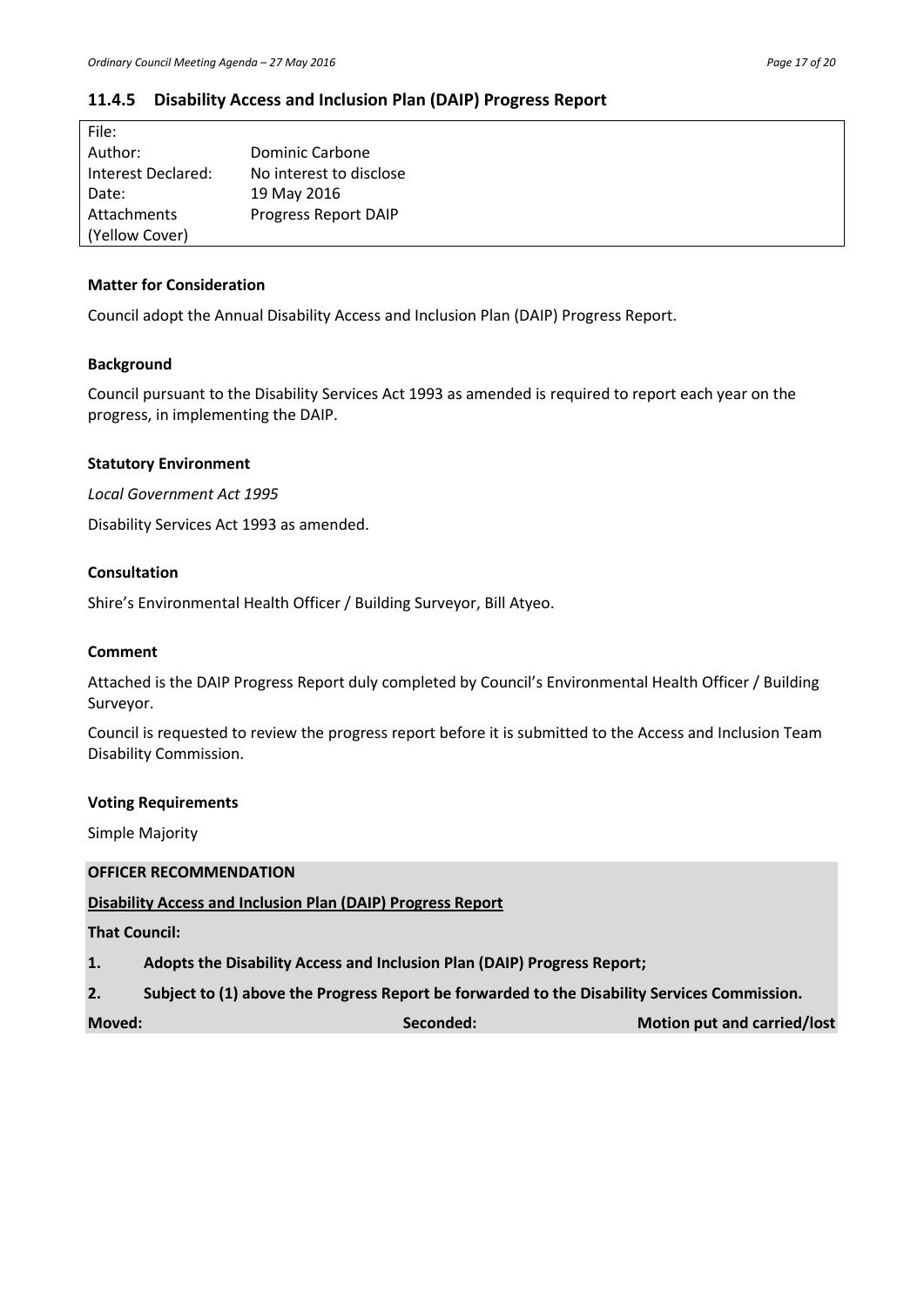## <span id="page-19-0"></span>**12. NOTICE OF MOTIONS**

## <span id="page-19-1"></span>**12.1 PREVIOUS NOTICE RECEIVED**

**To the Chief Executive Officer:**

#### *Subject: Motion of Which Previous Notice has been given:*

Please be informed that I propose to present the following motion at the Ordinary Council Meeting to be held on Friday 27 May 2016.

- 1. That the Chief Executive Officer prepare a report on improving the form, structure and appearance of the Shire of Yalgoo publication, the "Yalgoo Bulldust" in particular the report to address the following matters:
	- Ways of improving the content of the publication;
	- The regularity of the publication;
	- Current Annual production costs;
	- Current staff resources; and
	- Additional resources required and associated estimated costs.
- 2. Subject to (1) above the report be presented to Council at its June 2016 Ordinary Meeting of Council for consideration.

It would be appreciated if this motion be listed in the Ordinary Council Meeting Agenda on 27 May 2016.

<span id="page-19-2"></span>Cr Raul Valenzuela.

## **12.2 NOTICE GIVEN AT THE MEETING FOR CONSIDERATION AT THE NEXT ORDINARY MEETING OF COUNCIL**

## <span id="page-19-3"></span>**13. URGENT BUSINESS**

## <span id="page-19-4"></span>**14. MATTERS FOR WHICH THE MEETING MAY BE CLOSED**

## <span id="page-19-5"></span>**14.0 STATUTORY ENVIRONMENT – MEETING CLOSED TO THE PUBLIC**

Councillors are obliged to maintain the confidentiality of matters discussed when the meeting is closed. Fines of up to \$10,000 or two years imprisonment apply to certain offences relating to misuse of information.

<span id="page-19-6"></span>The following legislative extracts were downloaded from [www.auslii.edu.au](http://www.auslii.edu.au/) on 8 November 2010.

#### **Local Government Act 1995**

#### **s5.23. Meetings generally open to the public**

(1) Subject to subsection (2), the following are to be open to members of the public  $-$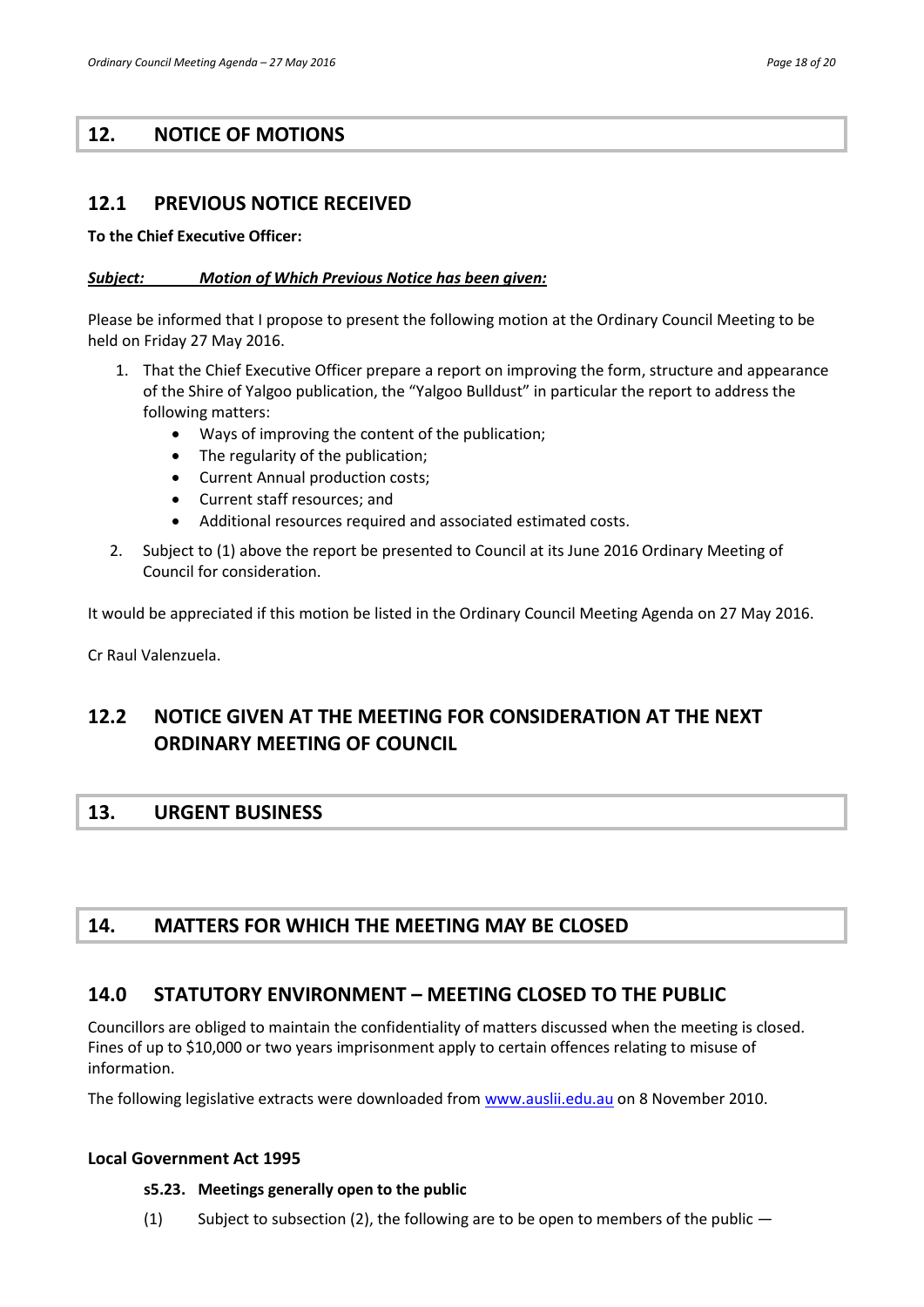- (a) all council meetings; and
- (b) all meetings of any committee to which a local government power or duty has been delegated.
- (2) If a meeting is being held by a council or by a committee referred to in subsection  $(1)(b)$ , the council or committee may close to members of the public the meeting, or part of the meeting, if the meeting or the part of the meeting deals with any of the following —
	- (a) a matter affecting an employee or employees;
	- (b) the personal affairs of any person;

(c) a contract entered into, or which may be entered into, by the local government and which relates to a matter to be discussed at the meeting;

(d) legal advice obtained, or which may be obtained, by the local government and which relates to a matter to be discussed at the meeting;

- (e) a matter that if disclosed, would reveal
	- (i) a trade secret;
	- (ii) information that has a commercial value to a person; or
	- (iii) information about the business, professional, commercial or financial affairs of a person, where the trade secret or information is held by, or is about, a person other than the local government;
- (f) a matter that if disclosed, could be reasonably expected to  $-$ 
	- (i) impair the effectiveness of any lawful method or procedure for preventing, detecting, investigating or dealing with any contravention or possible contravention of the law;
- (ii) endanger the security of the local government's property; or
- (iii) prejudice the maintenance or enforcement of a lawful measure for protecting public safety;
- (g) information which is the subject of a direction given under section 23(1a) of the Parliamentary Commissioner Act 1971 ; and
- (h) such other matters as may be prescribed.
- (3) A decision to close a meeting or part of a meeting and the reason for the decision are to be recorded in the minutes of the meeting.

#### **s5.92 Access to information by council, committee members**

- (1) A person who is a council member or a committee member can have access to any information held by the local government that is relevant to the performance by the person of any of his or her functions under this Act or under any other written law.
- (2) Without limiting subsection (1), a council member can have access to  $-$ 
	- (a) all written contracts entered into by the local government; and
	- (b) all documents relating to written contracts proposed to be entered into by the local government.

#### **s5.93. Improper use of information**

A person who is a council member, a committee member or an employee must not make improper use of any information acquired in the performance by the person of any of his or her functions under this Act or any other written law —

- (a) to gain directly or indirectly an advantage for the person or any other person; or
- (b) to cause detriment to the local government or any other person. Penalty: \$10 000 or imprisonment for 2 years.

## **Local Government (Rules of Conduct) Regulations 2007**

#### **s6. Use of information**

 $(1)$  In this regulation  $-$ 

closed meeting means a council or committee meeting, or a part of a council or committee meeting, that is closed to members of the public under section 5.23(2) of the Act;